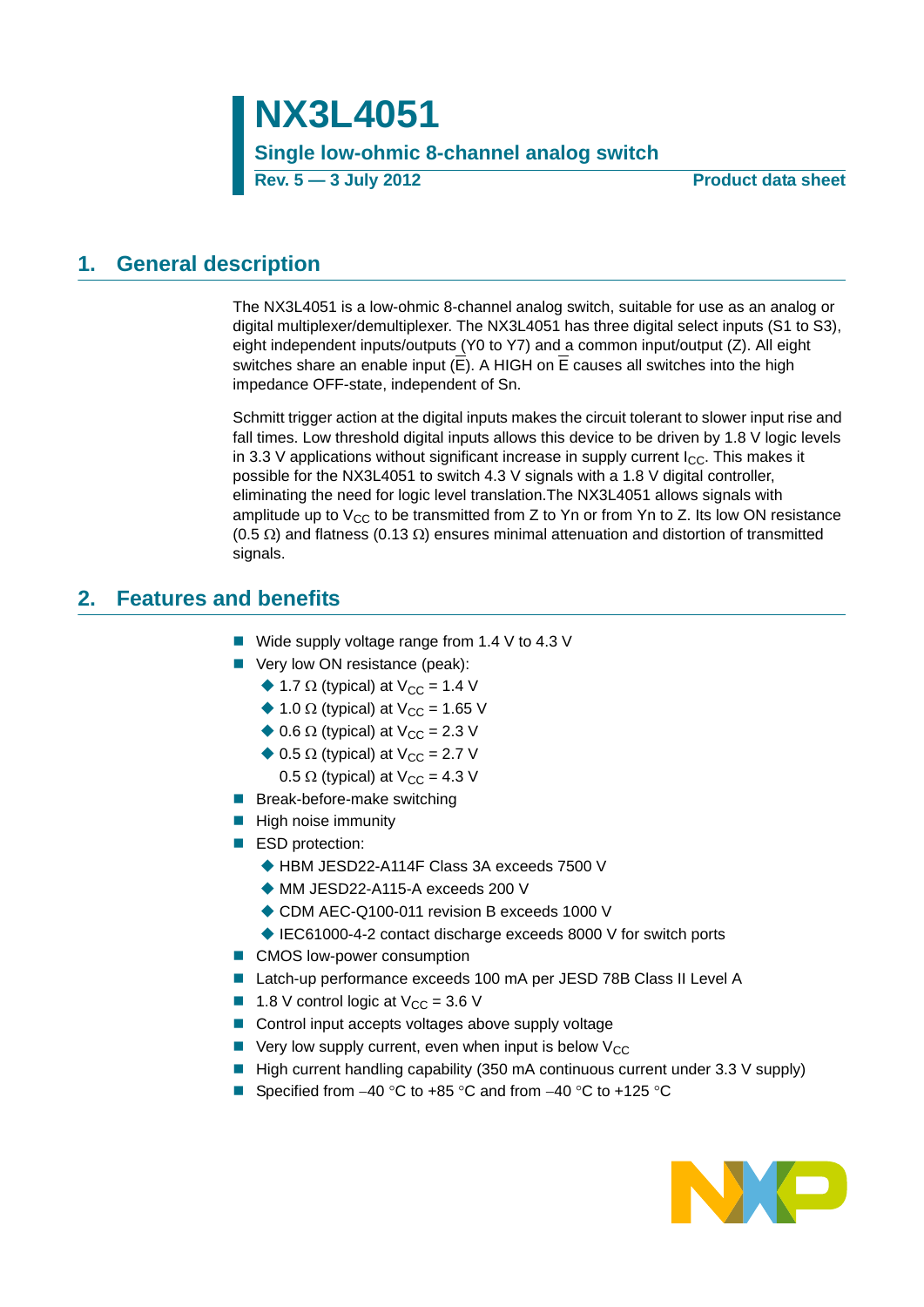#### **Single low-ohmic 8-channel analog switch**

# <span id="page-1-0"></span>**3. Applications**

- Cell phone
- **PDA**
- **Portable media player**
- **Analog multiplexing and demultiplexing**
- Digital multiplexing and demultiplexing
- Signal gating

# <span id="page-1-1"></span>**4. Ordering information**

**Table 1. Ordering information**

| Type number | $\vert$ Package                |             |                                                                                                                       |                |  |  |  |  |
|-------------|--------------------------------|-------------|-----------------------------------------------------------------------------------------------------------------------|----------------|--|--|--|--|
|             | Temperature range              | <b>Name</b> | <b>Description</b>                                                                                                    | <b>Version</b> |  |  |  |  |
| NX3L4051HR  | –40 °C to +125 °C              | HXQFN16     | plastic thermal enhanced extremely thin quad flat<br>package; no leads; 16 terminals; body $3 \times 3 \times 0.5$ mm | SOT1039-2      |  |  |  |  |
|             | NX3L4051PW $-40$ °C to +125 °C | TSSOP16     | plastic thin shrink small outline package; 16 leads;<br>body width 4.4 mm                                             | SOT403-1       |  |  |  |  |

# <span id="page-1-2"></span>**5. Marking**

| Table 2.<br><b>Marking codes</b> |                     |
|----------------------------------|---------------------|
| Type number                      | <b>Marking code</b> |
| NX3L4051HR                       | M41                 |
| NX3L4051PW                       | X3L4051             |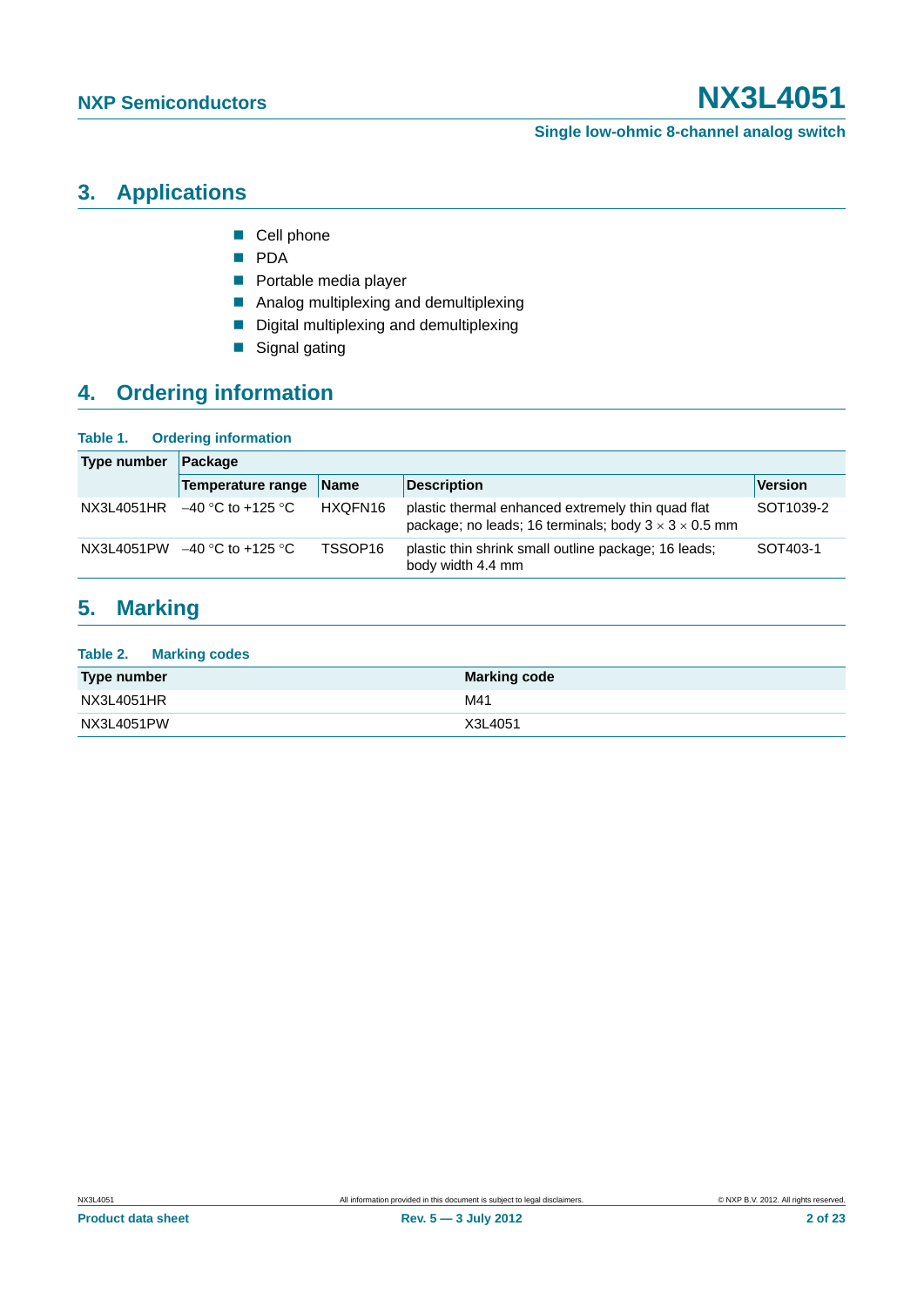#### **Single low-ohmic 8-channel analog switch**

# <span id="page-2-0"></span>**6. Functional diagram**

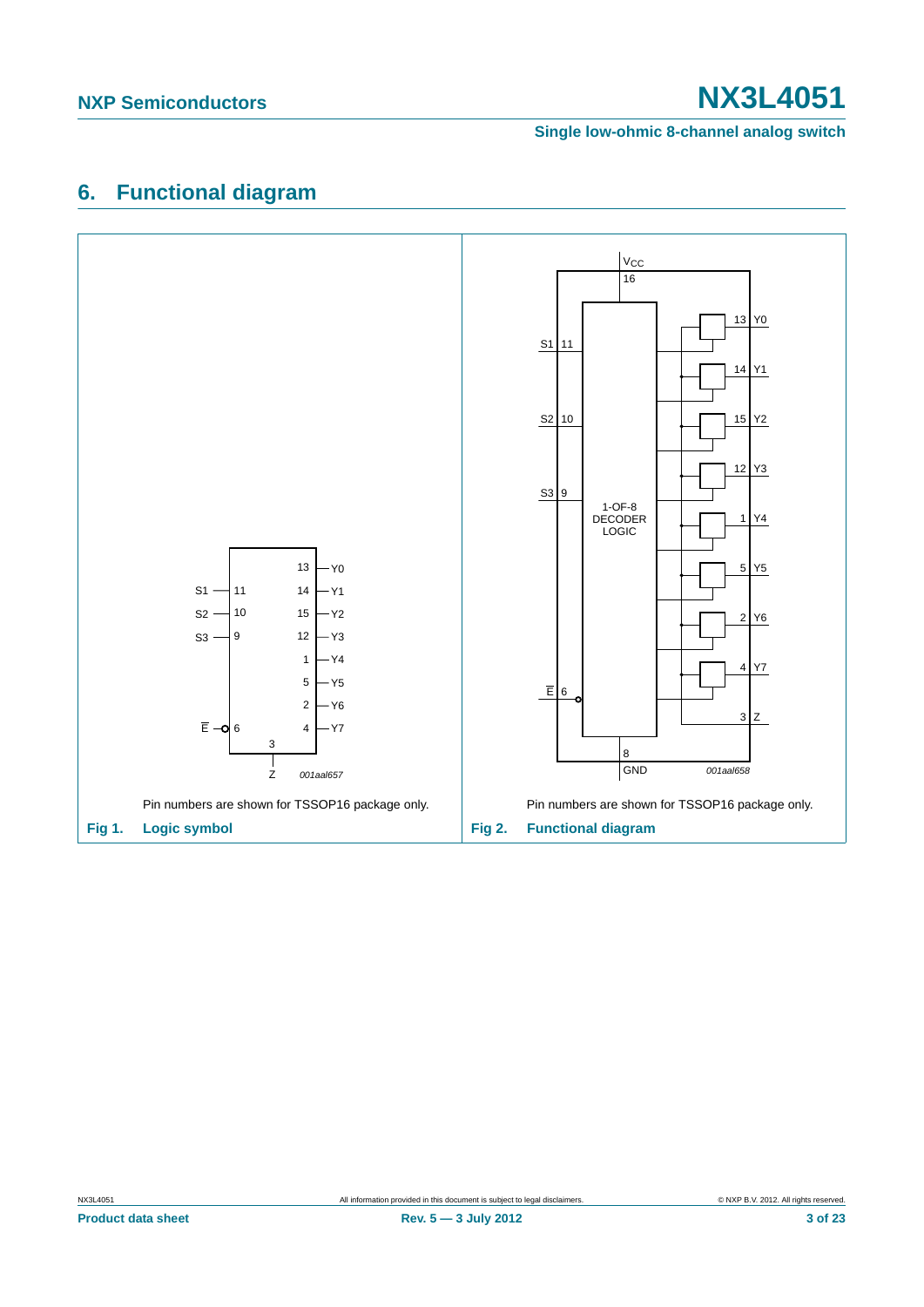**Single low-ohmic 8-channel analog switch**

# <span id="page-3-0"></span>**7. Pinning information**

### **7.1 Pinning**

<span id="page-3-1"></span>

### **7.2 Pin description**

### <span id="page-3-2"></span>**Table 3. Pin description**

| Symbol                                                      | Pin                   | <b>Description</b>         |                             |
|-------------------------------------------------------------|-----------------------|----------------------------|-----------------------------|
|                                                             | SOT403-1<br>SOT1039-2 |                            |                             |
| Y0, Y1, Y2, Y3, Y4, Y5, Y6, Y7 11, 12, 13, 10, 15, 3, 16, 2 |                       | 13, 14, 15, 12, 1, 5, 2, 4 | independent input or output |
| Z                                                           |                       | 3                          | independent output or input |
| $\overline{E}$                                              | 4                     | 6                          | enable input (active LOW)   |
| n.c.                                                        | 5                     |                            | not connected               |
| <b>GND</b>                                                  | 6                     | 8                          | ground $(0 V)$              |
| S1, S2, S3                                                  | 9, 8, 7               | 11, 10, 9                  | select input                |
| $V_{\rm CC}$                                                | 14                    | 16                         | supply voltage              |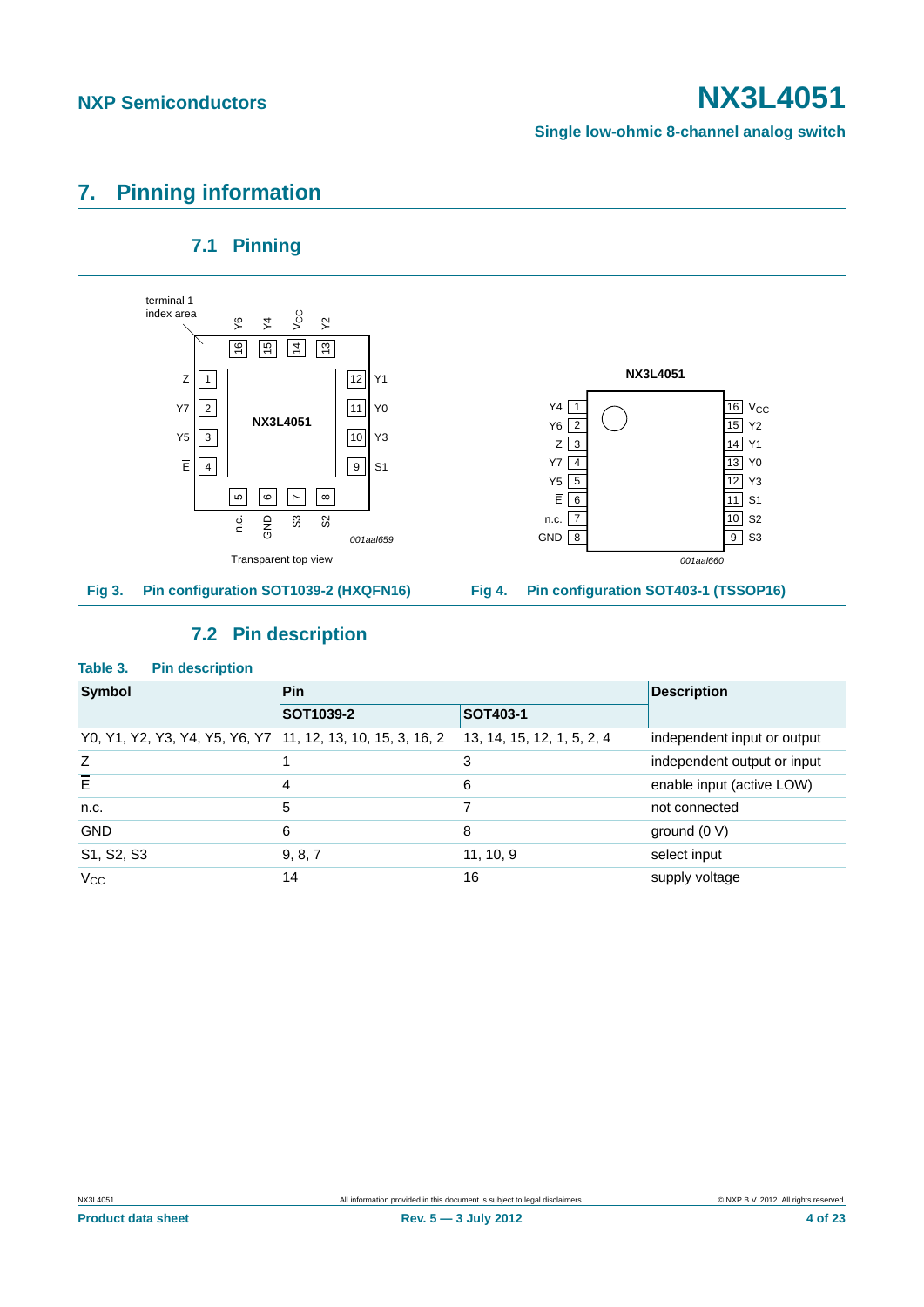## <span id="page-4-5"></span>**8. Functional description**

| Table 4. | Function table <sup>[1]</sup> |                   |                |              |
|----------|-------------------------------|-------------------|----------------|--------------|
| Input    |                               | <b>Channel ON</b> |                |              |
| E        | <b>S3</b>                     | <b>S2</b>         | S <sub>1</sub> |              |
| L        |                               |                   |                | $Y0 = Z$     |
|          |                               |                   | H              | $Y1 = Z$     |
|          |                               | H                 |                | $Y2 = Z$     |
|          |                               | H                 | H              | $Y3 = Z$     |
|          | H                             |                   |                | $Y4 = Z$     |
|          | H                             |                   | H              | $Y5 = Z$     |
|          | H                             | H                 |                | $Y6 = Z$     |
| L        | H                             | H                 | H              | $YZ = Z$     |
| H        | X                             | X                 | X              | switches off |

<span id="page-4-0"></span> $[H]$  H = HIGH voltage level; L = LOW voltage level; X = don't care.

### <span id="page-4-6"></span>**9. Limiting values**

#### **Table 5. Limiting values**

*In accordance with the Absolute Maximum Rating System (IEC 60134). Voltages are referenced to GND (ground = 0 V).*

| <b>Symbol</b>     | <b>Parameter</b>        | <b>Conditions</b>                                                                                                | <b>Min</b>            | <b>Max</b>       | Unit   |
|-------------------|-------------------------|------------------------------------------------------------------------------------------------------------------|-----------------------|------------------|--------|
| $V_{CC}$          | supply voltage          |                                                                                                                  | $-0.5$                | $+4.6$           | $\vee$ |
| $V_{I}$           | input voltage           | Sn and E                                                                                                         | <u>[1]</u><br>$-0.5$  | +4.6             | V      |
| V <sub>SW</sub>   | switch voltage          |                                                                                                                  | $\boxed{2}$<br>$-0.5$ | $V_{CC}$ + 0.5 V |        |
| $I_{\mathsf{IK}}$ | input clamping current  | $V_1 < -0.5$ V                                                                                                   | $-50$                 | -                | mA     |
| $I_{SK}$          |                         | switch clamping current $V_1 < -0.5$ V or $V_1 > V_{CC} + 0.5$ V                                                 |                       | ±50              | mA     |
| $I_{SW}$          | switch current          | $V_{SW}$ > -0.5 V or $V_{SW}$ < $V_{CC}$ + 0.5 V;<br>source or sink current                                      |                       | ±350             | mA     |
|                   |                         | $V_{SW}$ > -0.5 V or $V_{SW}$ < $V_{CC}$ + 0.5 V;<br>pulsed at 1 ms duration, < 10 % duty cycle;<br>peak current |                       | ±500             | mA     |
| $T_{\text{stg}}$  | storage temperature     |                                                                                                                  | $-65$                 | $+150$           | °C     |
| $P_{\text{tot}}$  | total power dissipation | $T_{amb} = -40 °C$ to +125 °C                                                                                    |                       |                  |        |
|                   |                         | HXQFN16                                                                                                          | $\boxed{3}$ -         | 250              | mW     |
|                   |                         | TSSOP16                                                                                                          | $[4]$                 | 500              | mW     |

<span id="page-4-1"></span>[1] The minimum input voltage rating may be exceeded if the input current rating is observed.

<span id="page-4-2"></span>[2] The minimum and maximum switch voltage ratings may be exceeded if the switch clamping current rating is observed but may not exceed 4.6 V.

<span id="page-4-3"></span>[3] For HXQFN16 package: above 135 °C the value of  $P_{tot}$  derates linearly with 16.9 mW/K.

<span id="page-4-4"></span>[4] For TSSOP16 package: above 60 °C the value of  $P_{tot}$  derates linearly with 5.5 mW/K above.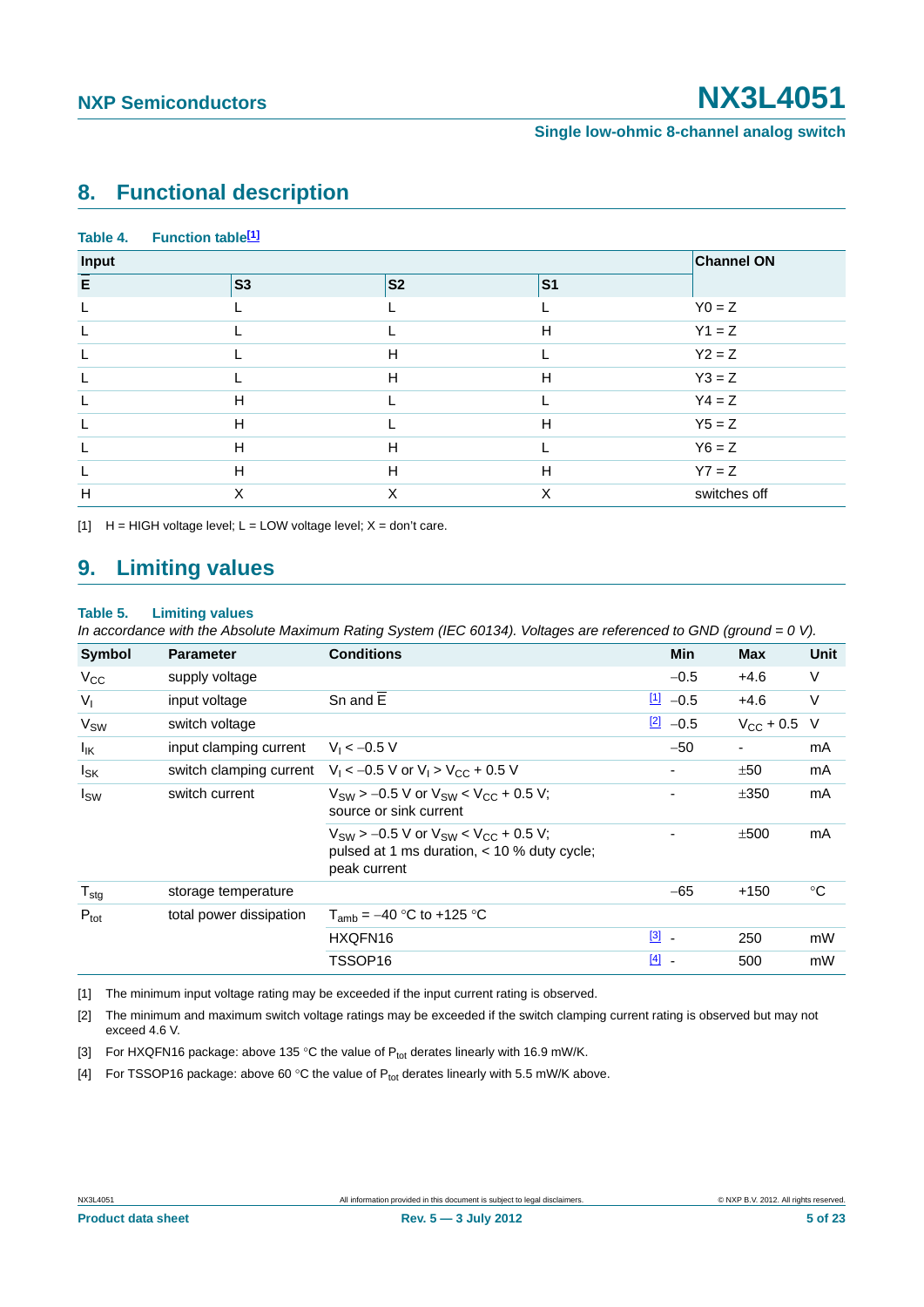## <span id="page-5-1"></span>**10. Recommended operating conditions**

| Table 6.                    | <b>Recommended operating conditions</b> |                                     |       |          |      |  |  |
|-----------------------------|-----------------------------------------|-------------------------------------|-------|----------|------|--|--|
|                             | Symbol Parameter                        | <b>Conditions</b>                   | Min   | Max      | Unit |  |  |
| $V_{\rm CC}$                | supply voltage                          |                                     | 1.4   | 4.3      |      |  |  |
| $V_{1}$                     | input voltage                           | Sn and E                            | 0     | 4.3      |      |  |  |
| <b>V<sub>SW</sub></b>       | switch voltage                          |                                     | [1] 0 | $V_{CC}$ |      |  |  |
| $\mathsf{T}_{\mathsf{amb}}$ | ambient temperature                     |                                     | $-40$ | $+125$   | °C   |  |  |
| $\Delta t/\Delta V$         | input transition rise and fall rate     | Sn and E; $V_{CC} = 1.4 V$ to 4.3 V | ۰     | 200      | ns/V |  |  |

<span id="page-5-0"></span>[1] To avoid sinking GND current from terminal Z when switch current flows in terminal Yn, the voltage drop across the bidirectional switch must not exceed 0.4 V. If the switch current flows into terminal Z, no GND current will flow from terminal Yn. In this case, there is no limit for the voltage drop across the switch.

## <span id="page-5-2"></span>**11. Static characteristics**

#### **Table 7. Static characteristics**

*At recommended operating conditions; voltages are referenced to GND (ground 0 V).*

| <b>Symbol</b><br><b>Parameter</b> |                                | <b>Conditions</b>                                                             | $T_{amb}$ = 25 °C        |                              |                          | $T_{amb}$ = -40 °C to +125 °C |                          |                                       | Unit        |
|-----------------------------------|--------------------------------|-------------------------------------------------------------------------------|--------------------------|------------------------------|--------------------------|-------------------------------|--------------------------|---------------------------------------|-------------|
|                                   |                                |                                                                               | Min                      | <b>Typ</b>                   | <b>Max</b>               | Min                           | <b>Max</b><br>(85 °C)    | <b>Max</b><br>(125 °C)                |             |
| V <sub>IH</sub>                   | HIGH-level                     | $V_{CC}$ = 1.4 V to 1.6 V                                                     | 0.9                      | ÷,                           |                          | 0.9                           |                          |                                       | $\vee$      |
|                                   | input voltage                  | $V_{CC}$ = 1.65 V to 1.95 V                                                   | 0.9                      | $\blacksquare$               |                          | 0.9                           | $\overline{\phantom{0}}$ | $\blacksquare$                        | V           |
|                                   |                                | $V_{CC}$ = 2.3 V to 2.7 V                                                     | 1.1                      | $\overline{\phantom{a}}$     |                          | 1.1                           |                          | $\blacksquare$                        | V           |
|                                   |                                | $V_{CC}$ = 2.7 V to 3.6 V                                                     | 1.3                      | $\overline{\phantom{a}}$     |                          | 1.3                           |                          | ä,                                    | $\vee$      |
|                                   |                                | $V_{CC}$ = 3.6 V to 4.3 V                                                     | 1.4                      | $\blacksquare$               | $\overline{\phantom{a}}$ | 1.4                           | $\blacksquare$           | $\blacksquare$                        | V           |
| $V_{IL}$                          | LOW-level<br>input voltage     | $V_{CC}$ = 1.4 V to 1.6 V                                                     | $\overline{\phantom{a}}$ | $\overline{\phantom{a}}$     | 0.3                      |                               | 0.3                      | 0.3                                   | $\mathsf V$ |
|                                   |                                | $V_{CC}$ = 1.65 V to 1.95 V                                                   | ÷,                       | $\overline{\phantom{a}}$     | 0.4                      | $\blacksquare$                | 0.4                      | 0.3                                   | $\vee$      |
|                                   | $V_{CC}$ = 2.3 V to 2.7 V      | $\overline{\phantom{a}}$                                                      | $\blacksquare$           | 0.4                          | $\blacksquare$           | 0.4                           | 0.4                      | V                                     |             |
|                                   |                                | $V_{CC}$ = 2.7 V to 3.6 V                                                     | $\overline{\phantom{a}}$ | $\overline{\phantom{a}}$     | 0.5                      | $\blacksquare$                | 0.5                      | 0.5                                   | V           |
|                                   |                                | $V_{CC}$ = 3.6 V to 4.3 V                                                     |                          | ä,                           | 0.6                      |                               | 0.6                      | 0.6                                   | V           |
| I <sub>1</sub>                    | input leakage<br>current       | Sn and $\overline{E}$ :<br>$V_1$ = GND to 4.3 V;<br>$V_{CC}$ = 1.4 V to 4.3 V |                          | $\qquad \qquad \blacksquare$ |                          | $\overline{\phantom{a}}$      | ±0.5                     | ±1                                    | μA          |
| $I_{S(OFF)}$                      | OFF-state                      | Yn ports; see Figure 5                                                        |                          |                              |                          |                               |                          |                                       |             |
|                                   | leakage<br>current             | $V_{CC}$ = 1.4 V to 3.6 V                                                     | ä,                       |                              | ±5                       |                               | ±50                      | ±500                                  | nA          |
|                                   |                                | $V_{CC}$ = 3.6 V to 4.3 V                                                     | ä,                       | $\blacksquare$               | ±10                      |                               | ±50                      | ±500                                  | nA          |
| $I_{S(ON)}$                       | ON-state<br>leakage<br>current | Z port;<br>$V_{CC}$ = 1.4 V to 3.6 V;<br>see Figure 6                         |                          |                              |                          |                               |                          |                                       |             |
|                                   |                                | $V_{CC}$ = 1.4 V to 3.6 V                                                     | $\blacksquare$           | $\blacksquare$               | ±20                      |                               | ±200                     | ±2000                                 | nA          |
|                                   |                                | $V_{CC}$ = 3.6 V to 4.3 V                                                     |                          | ä,                           | ±40                      |                               | ±200                     | ±2000                                 | nA          |
| $I_{\rm CC}$                      | supply current                 | $V_1 = V_{CC}$ or GND;<br>$V_{SW} =$ GND or $V_{CC}$                          |                          |                              |                          |                               |                          |                                       |             |
|                                   |                                | $V_{\text{CC}} = 3.6 V$                                                       | $\overline{\phantom{m}}$ | $\overline{\phantom{a}}$     | 100                      |                               | 500                      | 5000                                  | nA          |
|                                   |                                | $V_{\text{CC}} = 4.3 V$                                                       |                          | $\blacksquare$               | 150                      |                               | 800                      | 6000                                  | nA          |
| NX3L4051                          |                                | All information provided in this document is subject to legal disclaimers.    |                          |                              |                          |                               |                          | © NXP B.V. 2012. All rights reserved. |             |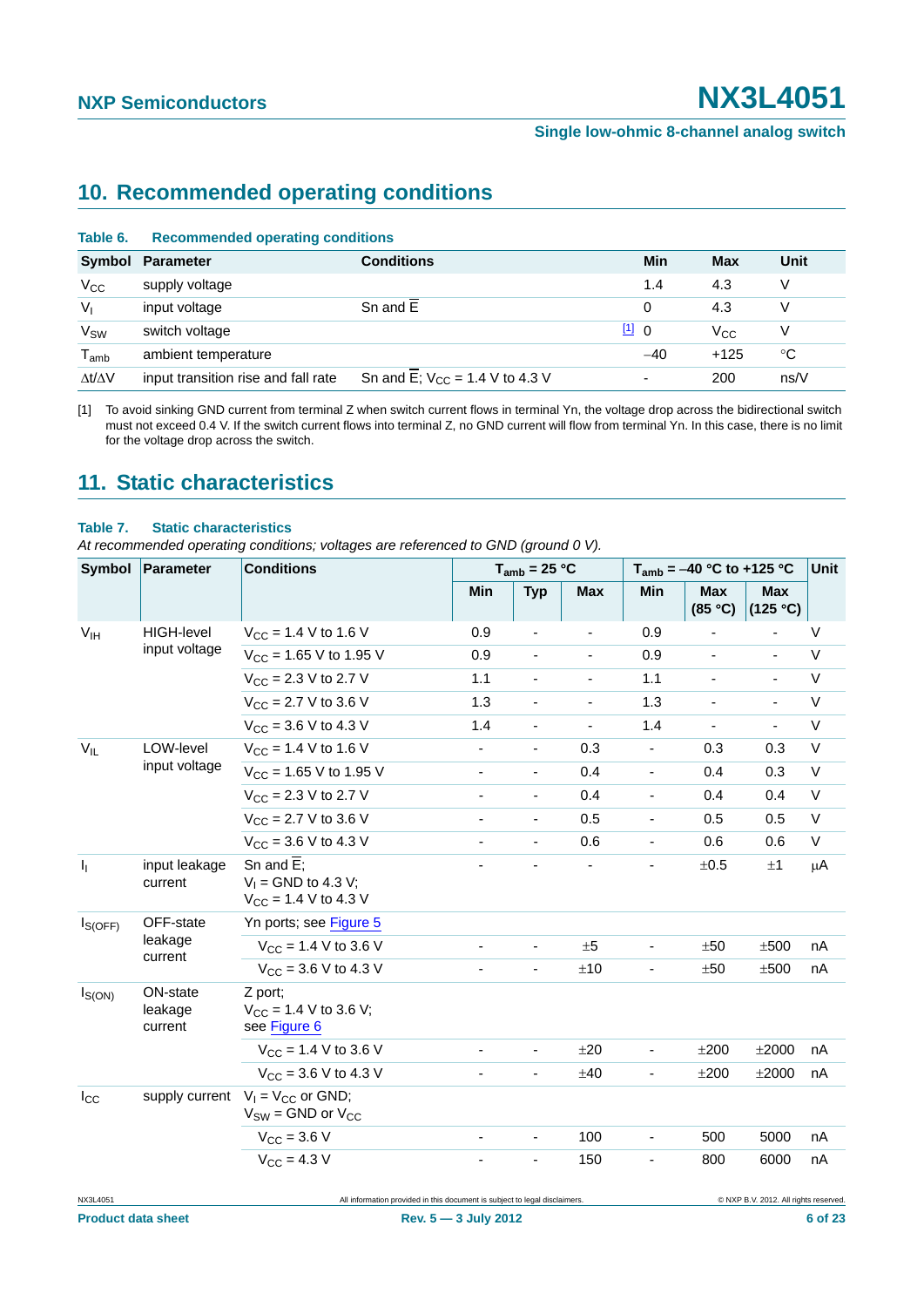#### **Single low-ohmic 8-channel analog switch**

| Symbol              | Parameter                | <b>Conditions</b>                | $T_{amb}$ = 25 °C        |            |                          | $T_{amb} = -40 °C$ to +125 °C |                       |                          | <b>Unit</b> |
|---------------------|--------------------------|----------------------------------|--------------------------|------------|--------------------------|-------------------------------|-----------------------|--------------------------|-------------|
|                     |                          |                                  | Min                      | <b>Typ</b> | <b>Max</b>               | Min                           | <b>Max</b><br>(85 °C) | <b>Max</b><br>(125 °C)   |             |
| $\Delta I_{\rm CC}$ | additional               | $V_{SW}$ = GND or $V_{CC}$       |                          |            |                          |                               |                       |                          |             |
|                     | supply current           | $V_1 = 2.6 V$ ; $V_{CC} = 4.3 V$ | $\overline{\phantom{a}}$ | 2.0        | 4.0                      |                               | 7                     | $\overline{7}$           | μA          |
|                     |                          | $V_1 = 2.6$ V; $V_{CC} = 3.6$ V  | $\overline{\phantom{a}}$ | 0.35       | 0.7                      |                               | 1                     | 1                        | μA          |
|                     |                          | $V_1 = 1.8 V$ ; $V_{CC} = 4.3 V$ | $\overline{\phantom{a}}$ | 7.0        | 10.0                     |                               | 15                    | 15                       | μA          |
|                     |                          | $V_1 = 1.8 V$ ; $V_{CC} = 3.6 V$ | $\blacksquare$           | 2.5        | 4.0                      | -                             | 5                     | 5                        | μA          |
|                     |                          | $V_1 = 1.8 V$ ; $V_{CC} = 2.5 V$ | $\overline{\phantom{a}}$ | 50         | 200                      | ۰                             | 300                   | 500                      | nA          |
| C <sub>1</sub>      | input<br>capacitance     | Sn and E                         | $\blacksquare$           | 1.0        | $\overline{\phantom{a}}$ |                               |                       | $\overline{\phantom{a}}$ | pF          |
| $C_{S(OFF)}$        | OFF-state<br>capacitance |                                  | $\overline{\phantom{a}}$ | 35         |                          |                               |                       | Ξ.                       | pF          |
| $C_{S(ON)}$         | ON-state<br>capacitance  |                                  | ٠                        | 350        | ۰                        |                               |                       | ۰                        | рF          |

### **Table 7. Static characteristics** *…continued*

*At recommended operating conditions; voltages are referenced to GND (ground 0 V).*

## **11.1 Test circuits**

<span id="page-6-2"></span>

<span id="page-6-1"></span><span id="page-6-0"></span>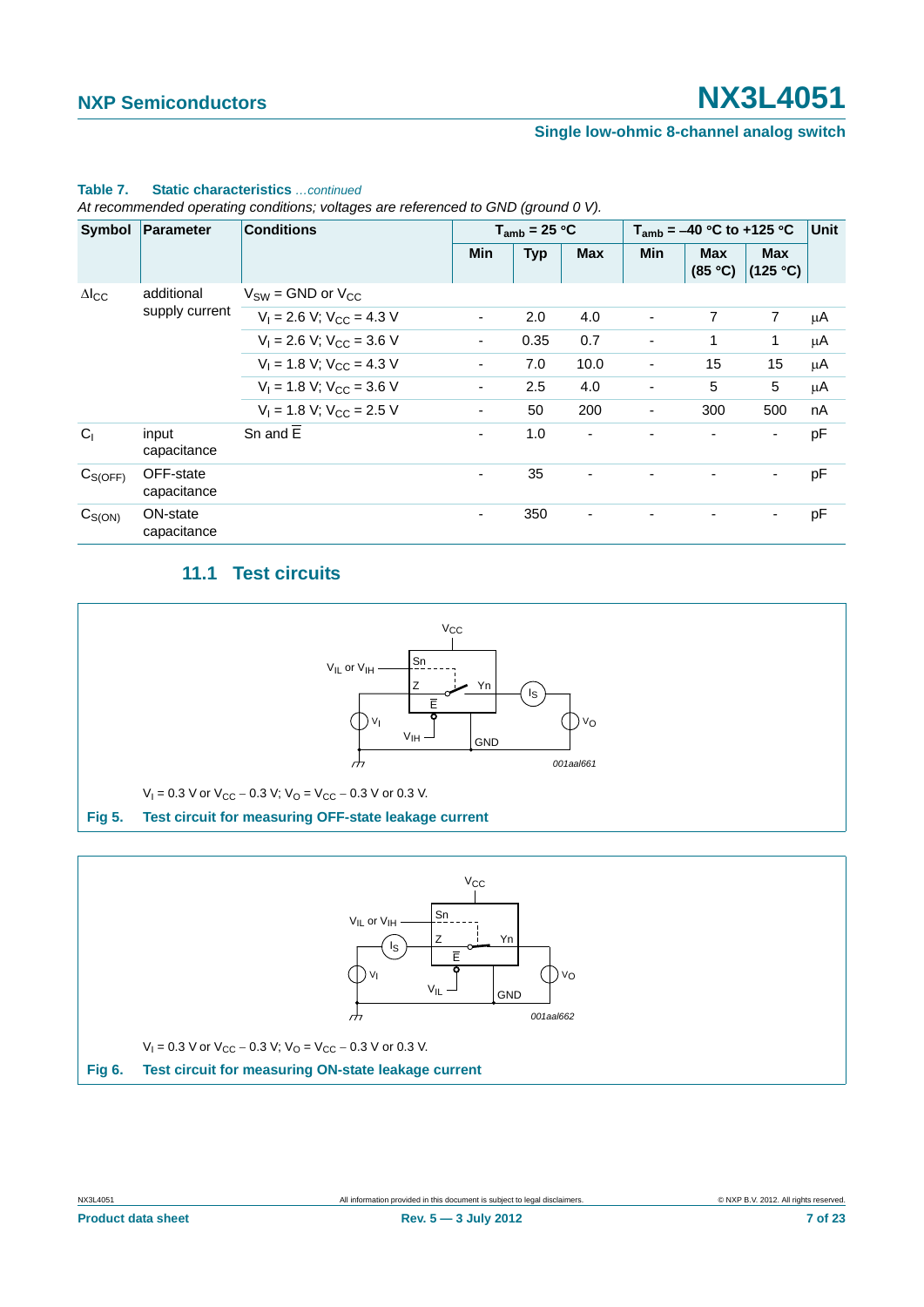### **11.2 ON resistance**

#### <span id="page-7-4"></span>**Table 8. ON resistanc[e\[1\]](#page-7-0)**

*At recommended operating conditions; voltages are referenced to GND (ground = 0 V); for graphs see [Figure 8](#page-8-0) to [Figure 14.](#page-10-0)*

| Symbol          | <b>Parameter</b>                                 | <b>Conditions</b>                                                   |                          |                    |            | $T_{amb}$ = -40 °C to +85 °C   $T_{amb}$ = -40 °C to +125 °C   Unit |            |          |
|-----------------|--------------------------------------------------|---------------------------------------------------------------------|--------------------------|--------------------|------------|---------------------------------------------------------------------|------------|----------|
|                 |                                                  |                                                                     | Min                      | Typ <sup>[2]</sup> | <b>Max</b> | Min                                                                 | <b>Max</b> |          |
| $R_{ON(peak)}$  | ON resistance<br>(peak)                          | $V_1$ = GND to $V_{CC}$ ;<br>$I_{SW}$ = 100 mA; see <b>Figure 7</b> |                          |                    |            |                                                                     |            |          |
|                 |                                                  | $V_{CC}$ = 1.4 V                                                    | ۰                        | 1.7                | 3.7        |                                                                     | 4.1        | Ω        |
|                 |                                                  | $V_{CC}$ = 1.65 V                                                   |                          | 1.0                | 1.6        |                                                                     | 1.7        | Ω        |
|                 |                                                  | $V_{\text{CC}} = 2.3 V$                                             |                          | 0.6                | 0.8        |                                                                     | 0.9        | $\Omega$ |
|                 |                                                  | $V_{\text{CC}} = 2.7 V$                                             | -                        | 0.5                | 0.75       | ۰                                                                   | 0.9        | Ω        |
|                 |                                                  | $V_{\rm CC} = 4.3 V$                                                | $\overline{\phantom{0}}$ | 0.5                | 0.75       |                                                                     | 0.9        | Ω        |
| $\Delta R_{ON}$ | ON resistance<br>mismatch<br>between<br>channels | $V_1$ = GND to $V_{CC}$ :<br>$I_{SW}$ = 100 mA                      | $[3]$                    |                    |            |                                                                     |            |          |
|                 |                                                  | $V_{CC}$ = 1.4 V; $V_{SW}$ = 0.4 V                                  | $\overline{\phantom{0}}$ | 0.18               | 0.30       |                                                                     | 0.30       | $\Omega$ |
|                 |                                                  | $V_{\text{CC}}$ = 1.65 V; $V_{\text{SW}}$ = 0.5 V                   |                          | 0.18               | 0.20       |                                                                     | 0.30       | $\Omega$ |
|                 |                                                  | $V_{CC}$ = 2.3 V; $V_{SW}$ = 0.7 V                                  | $\overline{\phantom{0}}$ | 0.07               | 0.10       | $\overline{\phantom{0}}$                                            | 0.13       | $\Omega$ |
|                 |                                                  | $V_{CC}$ = 2.7 V; $V_{SW}$ = 0.8 V                                  | ÷,                       | 0.07               | 0.10       |                                                                     | 0.13       | $\Omega$ |
|                 |                                                  | $V_{CC}$ = 4.3 V; $V_{SW}$ = 0.8 V                                  | $\blacksquare$           | 0.07               | 0.10       | $\overline{\phantom{a}}$                                            | 0.13       | Ω        |
| $R_{ON(flat)}$  | ON resistance<br>(flatness)                      | $V_1$ = GND to $V_{CC}$ ;<br>$I_{SW} = 100$ mA                      | $[4]$                    |                    |            |                                                                     |            |          |
|                 |                                                  | $V_{CC}$ = 1.4 V                                                    | $\overline{\phantom{0}}$ | 1.0                | 3.3        |                                                                     | 3.6        | Ω        |
|                 |                                                  | $V_{CC}$ = 1.65 V                                                   | -                        | 0.5                | 1.2        |                                                                     | 1.3        | Ω        |
|                 |                                                  | $V_{CC}$ = 2.3 V                                                    | -                        | 0.15               | 0.3        | $\overline{\phantom{a}}$                                            | 0.35       | Ω        |
|                 |                                                  | $V_{\text{CC}} = 2.7 V$                                             | $\frac{1}{2}$            | 0.13               | 0.3        | ۰                                                                   | 0.35       | $\Omega$ |
|                 |                                                  | $V_{\text{CC}} = 4.3$ V                                             |                          | 0.2                | 0.4        |                                                                     | 0.45       | $\Omega$ |

<span id="page-7-0"></span>[1] For NX3L4051PW (TSSOP16 package), all ON resistance values are up to 0.05  $\Omega$  higher.

<span id="page-7-1"></span>[2] Typical values are measured at  $T_{amb} = 25 \degree C$ .

<span id="page-7-2"></span>[3] Measured at identical  $V_{CC}$ , temperature and input voltage.

<span id="page-7-3"></span>[4] Flatness is defined as the difference between the maximum and minimum value of ON resistance measured at identical V<sub>CC</sub> and temperature.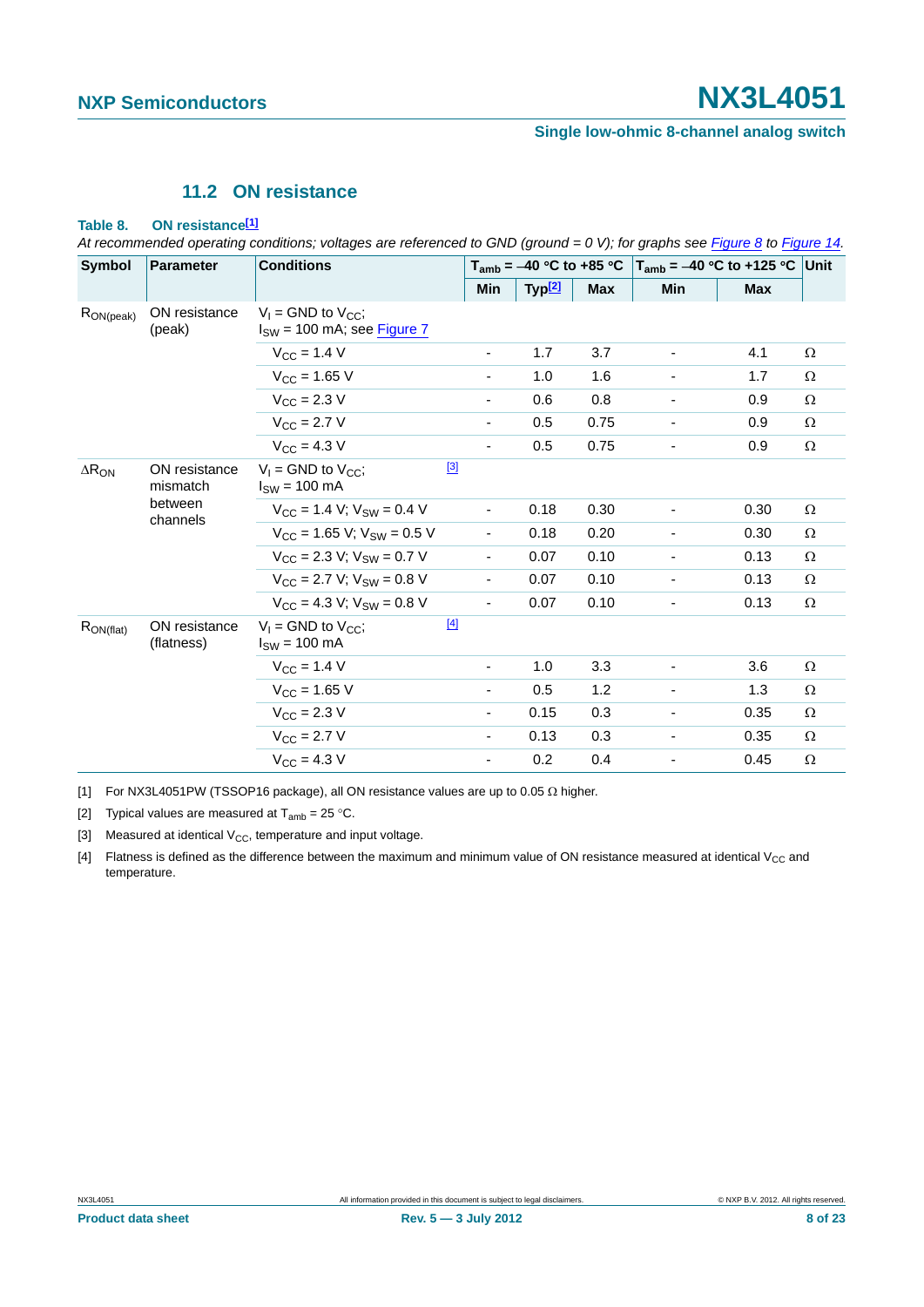#### <span id="page-8-0"></span>**Single low-ohmic 8-channel analog switch**

<span id="page-8-2"></span><span id="page-8-1"></span>

### **11.3 ON resistance test circuit and graphs**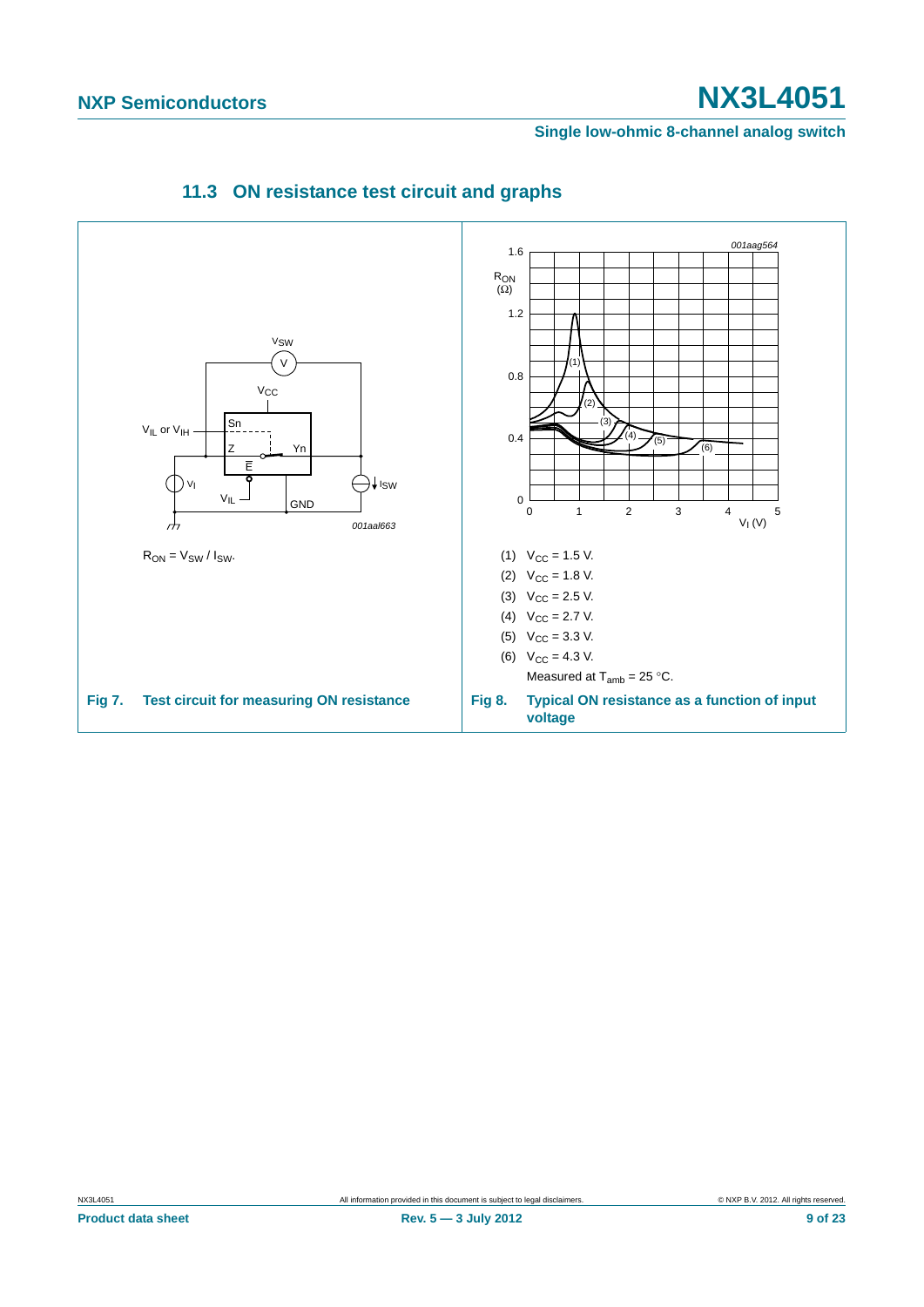#### **Single low-ohmic 8-channel analog switch**

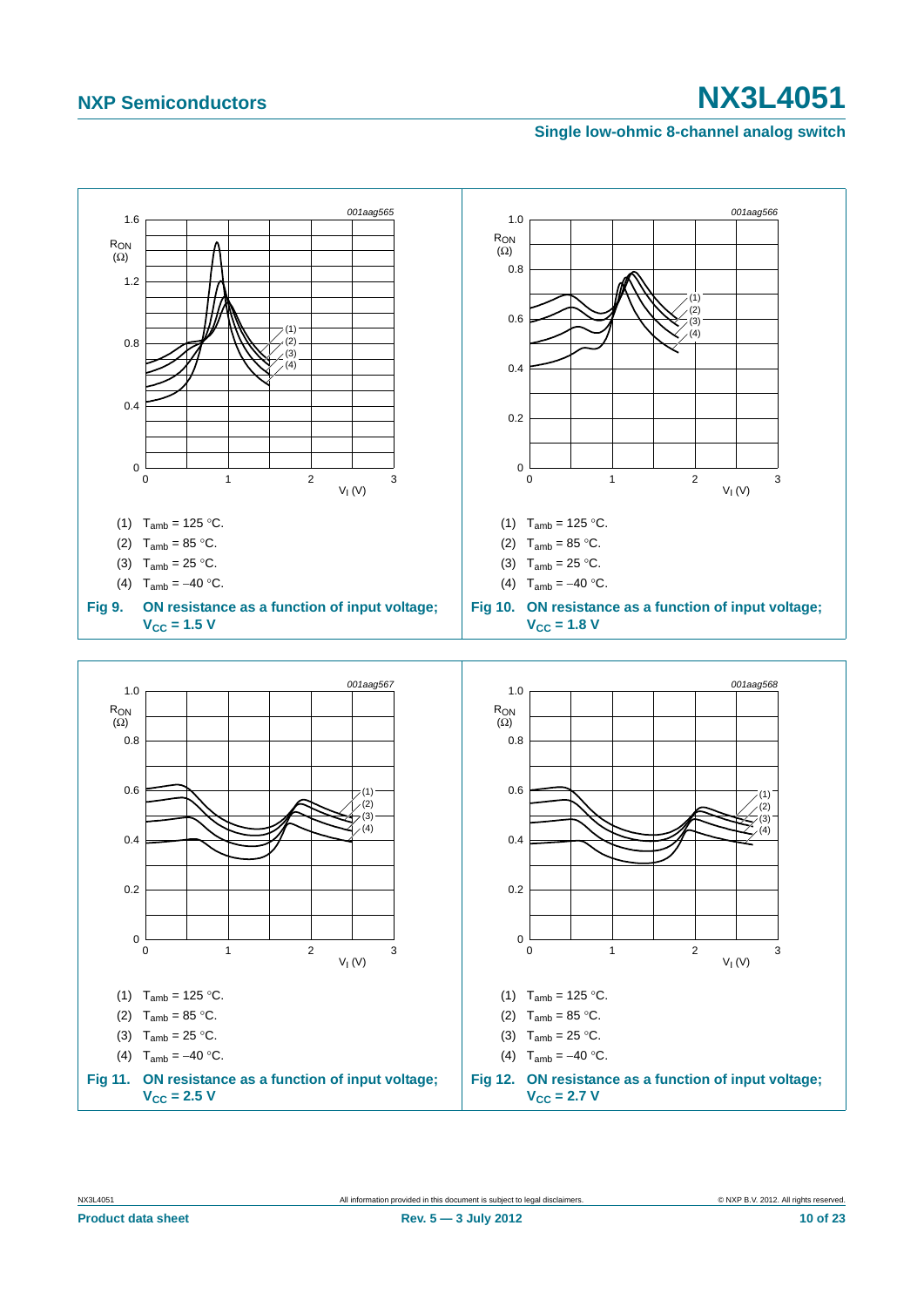#### **Single low-ohmic 8-channel analog switch**



## <span id="page-10-1"></span><span id="page-10-0"></span>**12. Dynamic characteristics**

#### **Table 9. Dynamic characteristics**

At recommended operating conditions; voltages are referenced to GND (ground = 0 V); for load circuit see [Figure 17.](#page-12-0)

| Symbol    | <b>Conditions</b><br>Parameter |                                          | $T_{amb}$ = 25 °C        |                    |            | $T_{amb}$ = -40 °C to +125 °C |                       |                        | Unit |
|-----------|--------------------------------|------------------------------------------|--------------------------|--------------------|------------|-------------------------------|-----------------------|------------------------|------|
|           |                                |                                          | Min                      | Typ <sup>[1]</sup> | <b>Max</b> | Min                           | <b>Max</b><br>(85 °C) | <b>Max</b><br>(125 °C) |      |
| $t_{en}$  | enable time                    | $E$ , Sn to Z or Yn;<br>see Figure 15    |                          |                    |            |                               |                       |                        |      |
|           |                                | $V_{CC}$ = 1.4 V to 1.6 V                | $\overline{\phantom{a}}$ | 45                 | 100        | ۰                             | 120                   | 125                    | ns   |
|           |                                | $V_{CC}$ = 1.65 V to 1.95 V              | $\overline{\phantom{a}}$ | 32                 | 75         | $\overline{\phantom{a}}$      | 85                    | 95                     | ns   |
|           |                                | $V_{\text{CC}} = 2.3 \text{ V}$ to 2.7 V | $\overline{\phantom{0}}$ | 21                 | 50         | ٠                             | 55                    | 60                     | ns   |
|           |                                | $V_{CC}$ = 2.7 V to 3.6 V                | $\overline{\phantom{a}}$ | 19                 | 45         | ٠                             | 45                    | 50                     | ns   |
|           |                                | $V_{CC}$ = 3.6 V to 4.3 V                | $\overline{\phantom{a}}$ | 19                 | 45         |                               | 45                    | 50                     | ns   |
| $t_{dis}$ | disable time                   | E, Sn to Z or Yn;<br>see Figure 15       |                          |                    |            |                               |                       |                        |      |
|           |                                | $V_{CC}$ = 1.4 V to 1.6 V                | $\overline{\phantom{a}}$ | 25                 | 80         | -                             | 90                    | 105                    | ns   |
|           |                                | $V_{\text{CC}}$ = 1.65 V to 1.95 V       | $\overline{\phantom{a}}$ | 15                 | 65         | $\overline{\phantom{a}}$      | 70                    | 75                     | ns   |
|           |                                | $V_{CC}$ = 2.3 V to 2.7 V                | ۰                        | 9                  | 30         | ۰                             | 35                    | 40                     | ns   |
|           |                                | $V_{\text{CC}} = 2.7 \text{ V}$ to 3.6 V | ۰                        | 8                  | 25         | ٠                             | 30                    | 35                     | ns   |
|           |                                | $V_{\text{CC}} = 3.6 \text{ V}$ to 4.3 V | ۰                        | 8                  | 25         | ٠                             | 30                    | 35                     | ns   |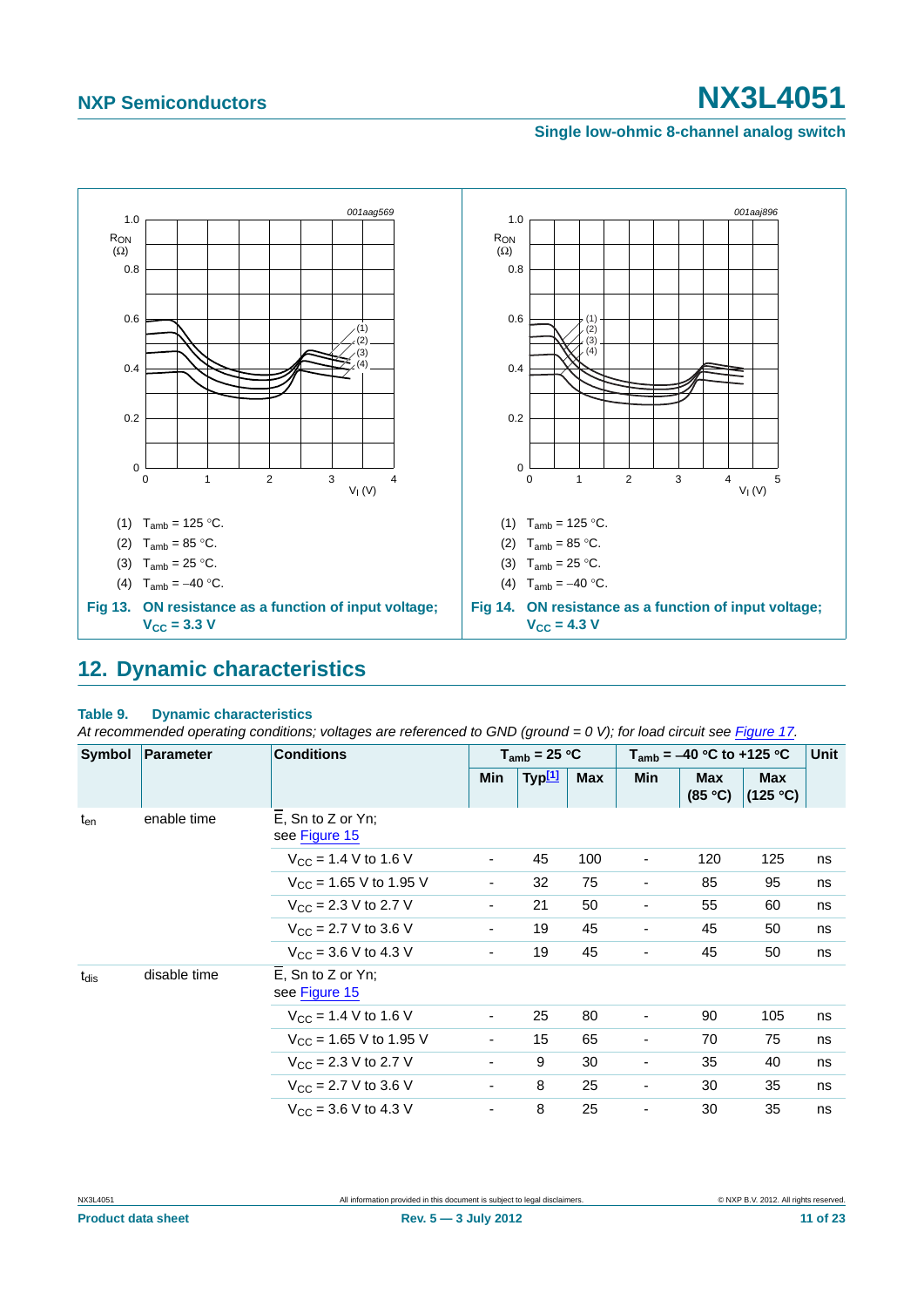#### **Single low-ohmic 8-channel analog switch**

|                                                      | Symbol Parameter                 | <b>Conditions</b>                        |   | $T_{amb}$ = 25 °C        |                          |                          |     | $T_{amb}$ = -40 °C to +125 °C |                                    | Unit |
|------------------------------------------------------|----------------------------------|------------------------------------------|---|--------------------------|--------------------------|--------------------------|-----|-------------------------------|------------------------------------|------|
|                                                      |                                  |                                          |   | <b>Min</b>               | Typ <sup>[1]</sup>       | <b>Max</b>               | Min | <b>Max</b>                    | <b>Max</b><br>$(85 °C)$ $(125 °C)$ |      |
| break-before-make see Figure 16<br>$t_{b-m}$<br>time |                                  | $\boxed{2}$                              |   |                          |                          |                          |     |                               |                                    |      |
|                                                      | $V_{\text{CC}}$ = 1.4 V to 1.6 V |                                          |   | 19                       | $\overline{\phantom{a}}$ | 9                        | ٠   | $\overline{\phantom{a}}$      | ns                                 |      |
|                                                      |                                  | $V_{\text{CC}}$ = 1.65 V to 1.95 V       |   |                          | 17                       | $\blacksquare$           |     | ٠                             | ٠                                  | ns   |
|                                                      | $V_{\rm CC}$ = 2.3 V to 2.7 V    |                                          |   | $12 \overline{ }$        | $\overline{\phantom{a}}$ | 4                        | ٠   | ٠                             | ns                                 |      |
|                                                      | $V_{\rm CC}$ = 2.7 V to 3.6 V    |                                          | ۰ | 10                       | $\overline{\phantom{a}}$ | 3                        | ٠   | $\overline{\phantom{a}}$      | ns                                 |      |
|                                                      |                                  | $V_{\text{CC}} = 3.6 \text{ V}$ to 4.3 V |   | $\overline{\phantom{a}}$ | 9                        | $\overline{\phantom{a}}$ | 2   | ٠                             | ٠                                  | ns   |

#### **Table 9. Dynamic characteristics** *…continued*

*At recommended operating conditions; voltages are referenced to GND (ground = 0 V); for load circuit see Figure 17.*

<span id="page-11-0"></span>[1] Typical values are measured at  $T_{amb} = 25 \degree C$  and  $V_{CC} = 1.5$  V, 1.8 V, 2.5 V, 3.3 V and 4.3 V respectively.

<span id="page-11-4"></span><span id="page-11-2"></span>[2] Break-before-make guaranteed by design.

### **12.1 Waveform and test circuits**



#### <span id="page-11-3"></span><span id="page-11-1"></span>**Table 10. Measurement points**

| <b>Supply voltage</b> | Input          | <b>Output</b>      |
|-----------------------|----------------|--------------------|
| $V_{\rm CC}$          | V <sub>M</sub> | V <sub>x</sub>     |
| 1.4 V to 4.3 V        | $0.5V_{CC}$    | 0.9V <sub>OH</sub> |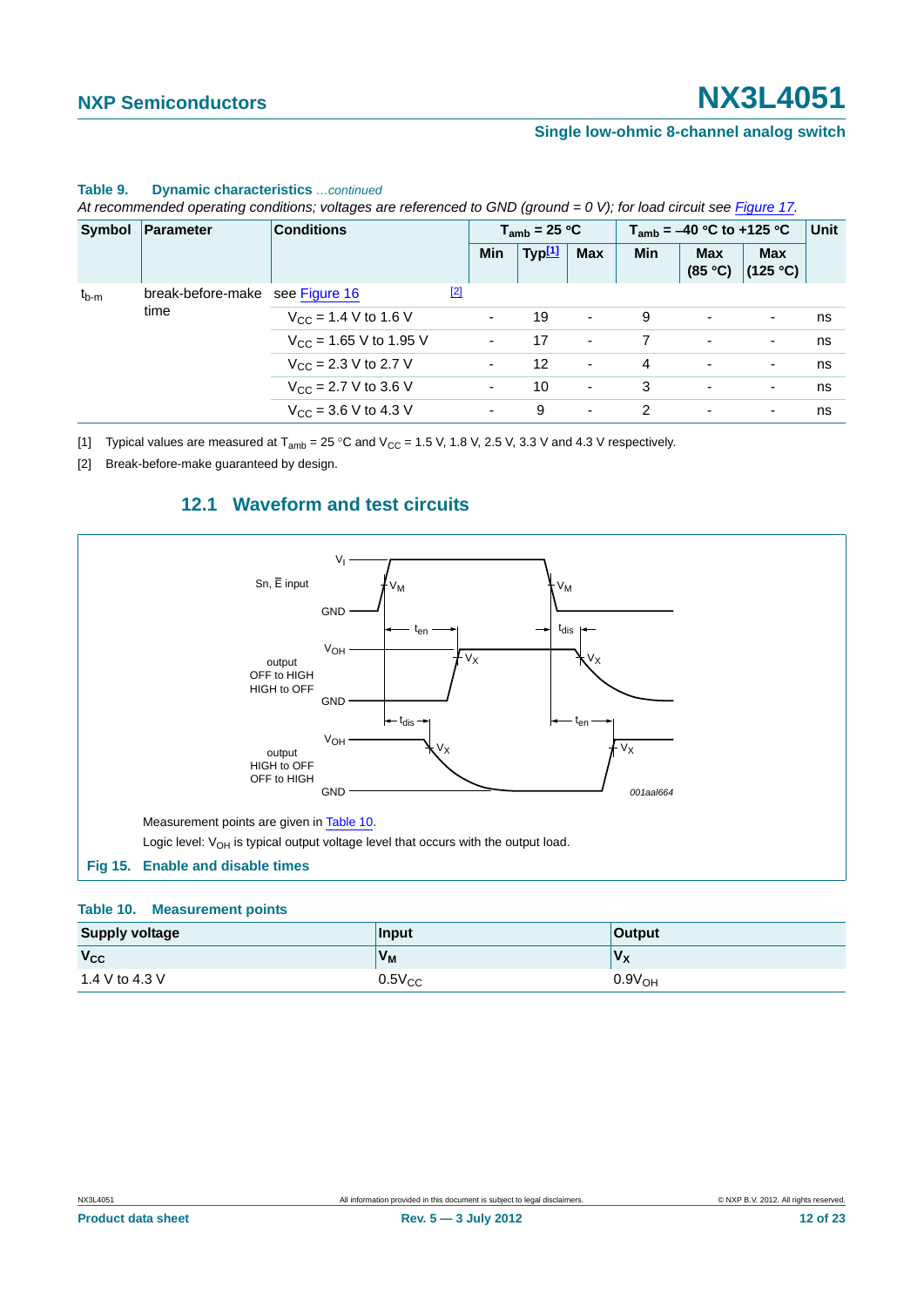#### **Single low-ohmic 8-channel analog switch**



#### <span id="page-12-2"></span><span id="page-12-1"></span><span id="page-12-0"></span>**Table 11. Test data**

| <b>Supply voltage</b> | Input |                | Load  |              |
|-----------------------|-------|----------------|-------|--------------|
| $V_{CC}$              | 'V    | $\mathbf{t}_r$ |       | M<br>--      |
| 1.4 V to 4.3 V        | ۷сс   | $\leq$ 2.5 ns  | 35 pF | $50\,\Omega$ |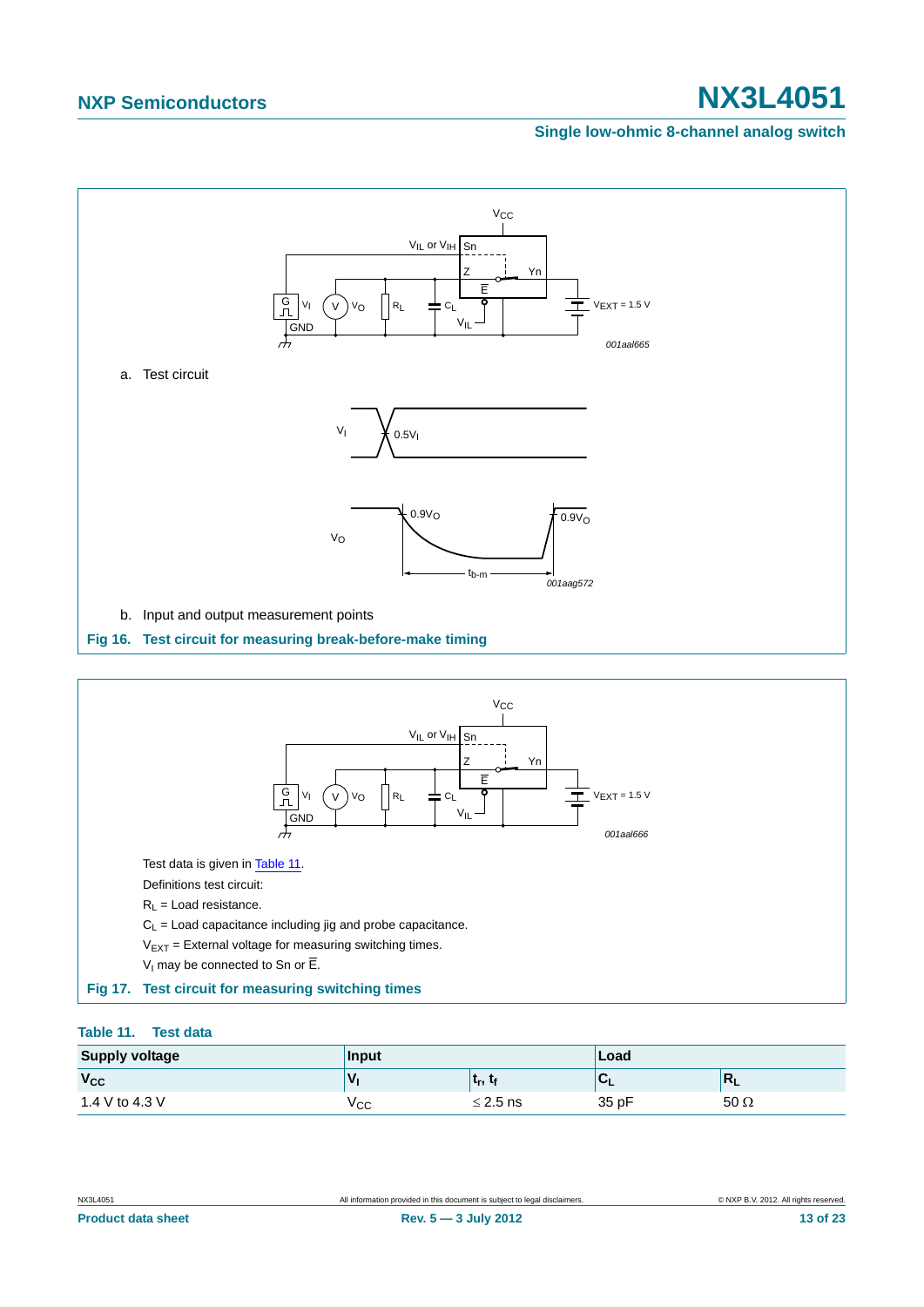### **12.2 Additional dynamic characteristics**

#### <span id="page-13-2"></span>**Table 12. Additional dynamic characteristics**

At recommended operating conditions; voltages are referenced to GND (ground = 0 V);  $V_1$  = GND or  $V_{CC}$  (unless otherwise specified);  $t_r = t_f \le 2.5$  ns;  $\overline{T}_{amb} = 25$  °C.

| Symbol                                     | <b>Parameter</b>              | <b>Conditions</b>                                                                                                                              | Min                      | <b>Typ</b> | Max                      | Unit       |
|--------------------------------------------|-------------------------------|------------------------------------------------------------------------------------------------------------------------------------------------|--------------------------|------------|--------------------------|------------|
| <b>THD</b><br>total harmonic<br>distortion |                               | $f_i$ = 20 Hz to 20 kHz; R <sub>L</sub> = 32 $\Omega$ ; see Figure 18                                                                          | $\boxed{1}$              |            |                          |            |
|                                            |                               | $V_{CC}$ = 1.4 V; V <sub>I</sub> = 1 V (p-p)                                                                                                   |                          | 0.15       | ÷,                       | $\%$       |
|                                            |                               | $V_{CC}$ = 1.65 V; V <sub>1</sub> = 1.2 V (p-p)                                                                                                | $\overline{\phantom{a}}$ | 0.10       | $\blacksquare$           | %          |
|                                            |                               | $V_{\text{CC}}$ = 2.3 V; V <sub>I</sub> = 1.5 V (p-p)                                                                                          |                          | 0.02       | $\overline{\phantom{a}}$ | $\%$       |
|                                            |                               | $V_{CC}$ = 2.7 V; V <sub>1</sub> = 2 V (p-p)                                                                                                   |                          | 0.02       | $\overline{\phantom{a}}$ | $\%$       |
|                                            |                               | $V_{CC} = 4.3 V$ : $V_1 = 2 V (p-p)$                                                                                                           |                          | 0.02       | $\overline{\phantom{a}}$ | $\%$       |
| $f_{(-3dB)}$                               | $-3$ dB frequency<br>response | $R_L$ = 50 $\Omega$ ; see Figure 19                                                                                                            | $\boxed{1}$              |            |                          |            |
|                                            |                               | $V_{CC} = 1.4 V to 4.3 V$                                                                                                                      | $\overline{\phantom{a}}$ | 15         | $\overline{\phantom{a}}$ | <b>MHz</b> |
| $\alpha_{\text{iso}}$                      | isolation (OFF-state)         | $f_i$ = 100 kHz; R <sub>L</sub> = 50 $\Omega$ ; see Figure 20                                                                                  | $\boxed{1}$              |            |                          |            |
|                                            |                               | $V_{CC}$ = 1.4 V to 4.3 V                                                                                                                      |                          | $-90$      | $\blacksquare$           | dB         |
| $V_{\rm ct}$                               | crosstalk voltage             | between digital inputs and switch;<br>$f_i = 1$ MHz; C <sub>L</sub> = 50 pF; R <sub>L</sub> = 50 $\Omega$ ; see Figure 21                      |                          |            |                          |            |
|                                            |                               | $V_{CC}$ = 1.4 V to 3.6 V                                                                                                                      |                          | 0.2        | $\overline{\phantom{a}}$ | $\vee$     |
|                                            |                               | $V_{CC}$ = 3.6 V to 4.3 V                                                                                                                      |                          | 0.3        | ÷,                       | $\vee$     |
| <b>Xtalk</b>                               | crosstalk                     | between switches:<br>$f_i$ = 100 kHz; R <sub>L</sub> = 50 $\Omega$ ; see Figure 22                                                             | $\boxed{1}$              |            |                          |            |
|                                            |                               | $V_{CC}$ = 1.4 V to 4.3 V                                                                                                                      |                          | $-90$      | ä,                       | dB         |
| $Q_{\text{inj}}$                           | charge injection              | $f_i = 1$ MHz; C <sub>L</sub> = 0.1 nF; R <sub>L</sub> = 1 M $\Omega$ ; V <sub>gen</sub> = 0 V;<br>$R_{\text{qen}} = 0 \Omega$ ; see Figure 23 |                          |            |                          |            |
|                                            |                               | $V_{CC}$ = 1.5 V                                                                                                                               |                          | 3          | $\overline{\phantom{a}}$ | pC         |
|                                            |                               | $V_{\text{CC}} = 1.8 \text{ V}$                                                                                                                |                          | 4          | $\overline{\phantom{a}}$ | рC         |
|                                            |                               | $V_{CC}$ = 2.5 V                                                                                                                               | $\overline{\phantom{a}}$ | 6          | $\overline{\phantom{a}}$ | рC         |
|                                            |                               | $V_{\text{CC}} = 3.3 \text{ V}$                                                                                                                | $\overline{\phantom{a}}$ | 9          | $\overline{\phantom{a}}$ | pC         |
|                                            |                               | $V_{\rm CC} = 4.3 V$                                                                                                                           | $\blacksquare$           | 15         | $\blacksquare$           | рC         |

<span id="page-13-1"></span>[1]  $f_i$  is biased at  $0.5V_{CC}$ .

### **12.3 Test circuits**

<span id="page-13-3"></span><span id="page-13-0"></span>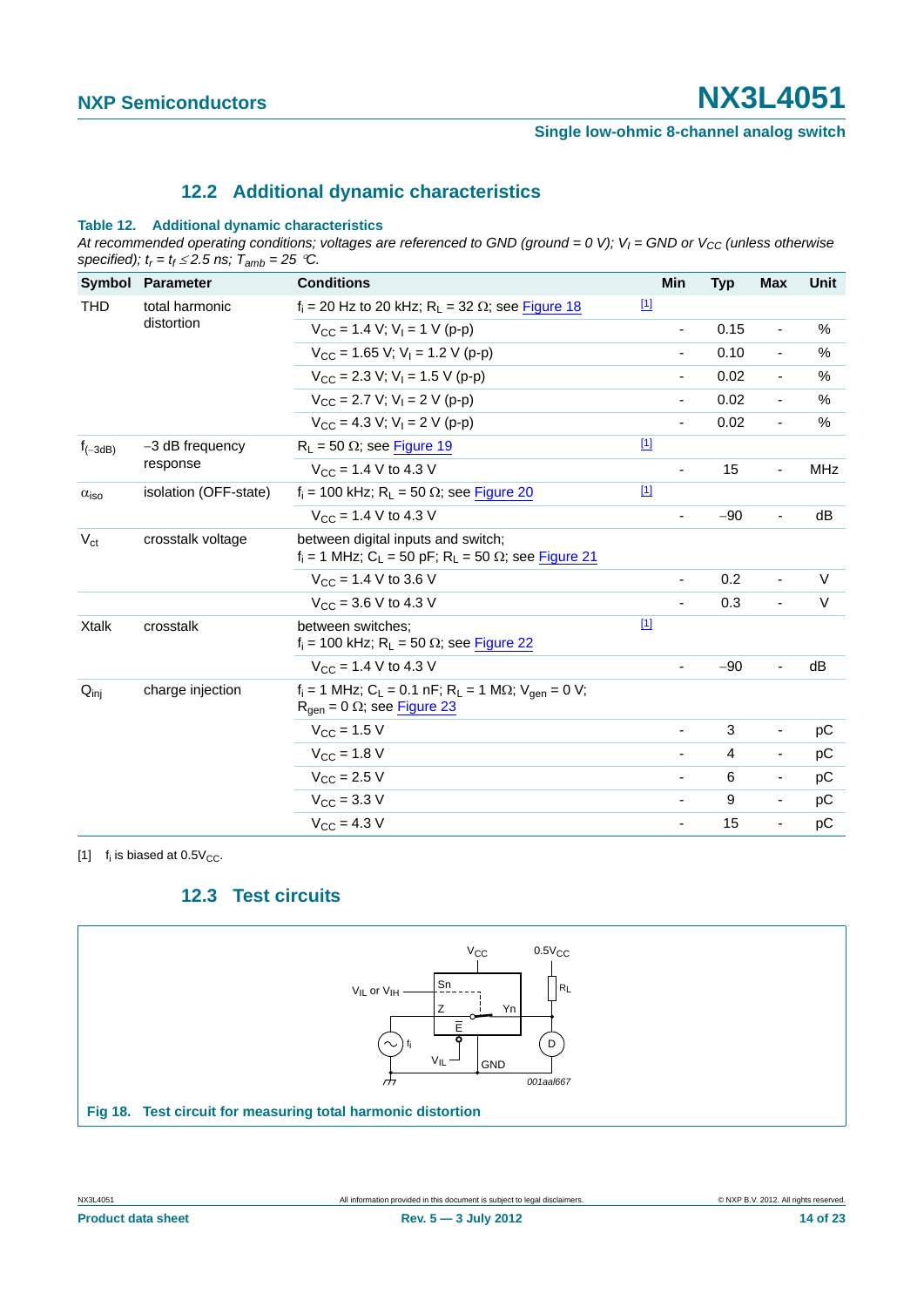#### **Single low-ohmic 8-channel analog switch**

<span id="page-14-0"></span>

<span id="page-14-1"></span>**Fig 20. Test circuit for measuring isolation (OFF-state)**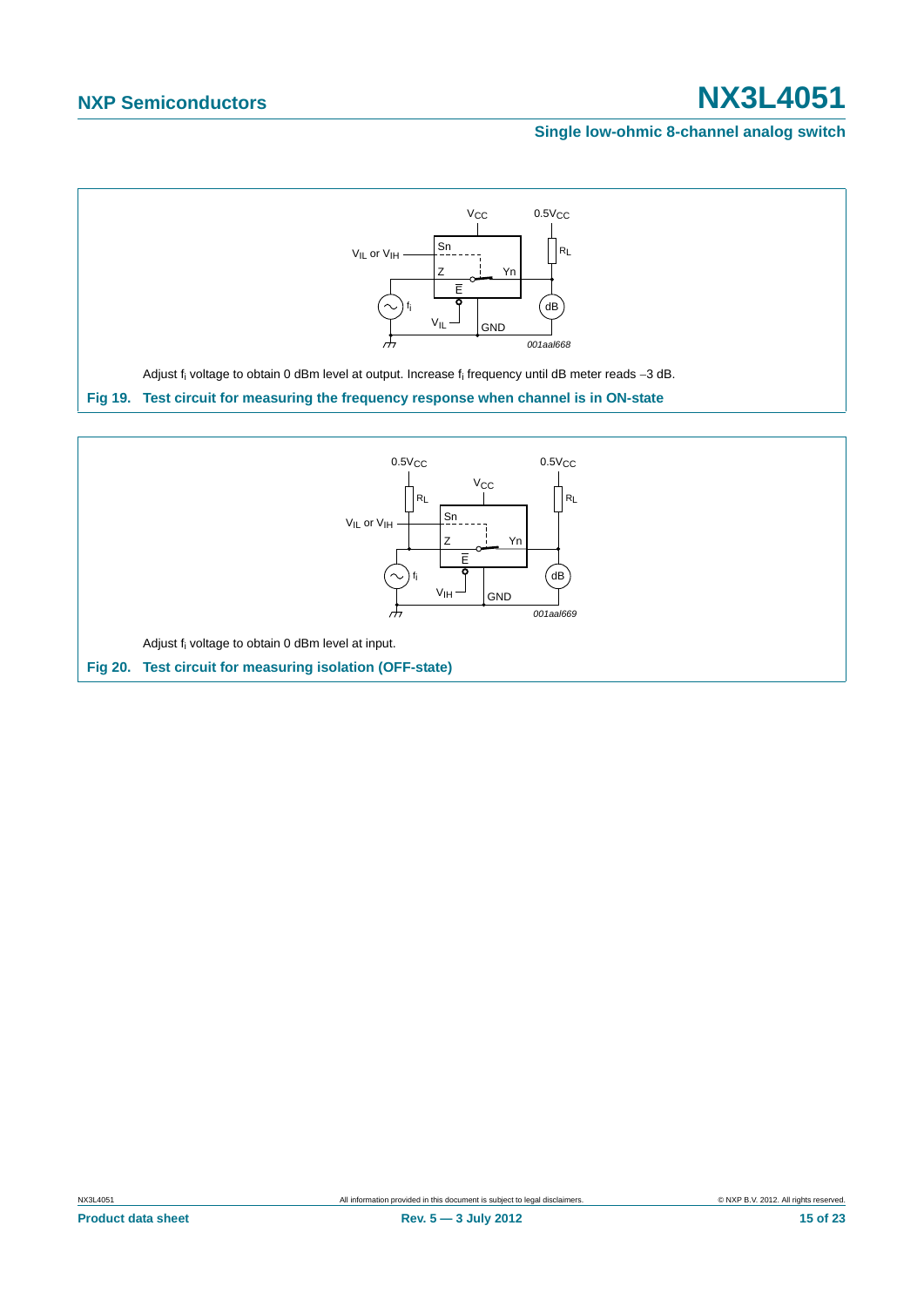#### **Single low-ohmic 8-channel analog switch**



<span id="page-15-1"></span><span id="page-15-0"></span>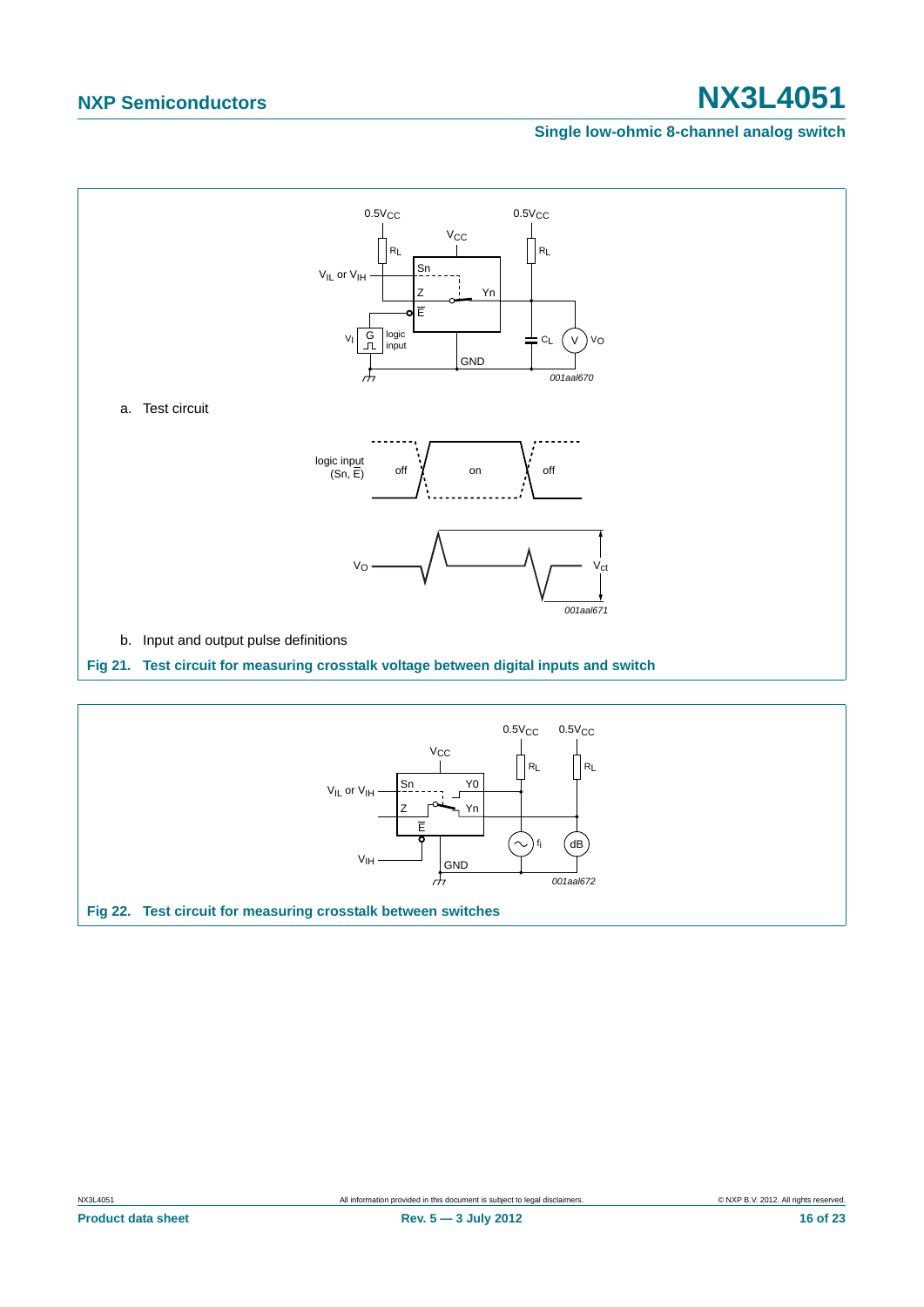### **Single low-ohmic 8-channel analog switch**

<span id="page-16-0"></span>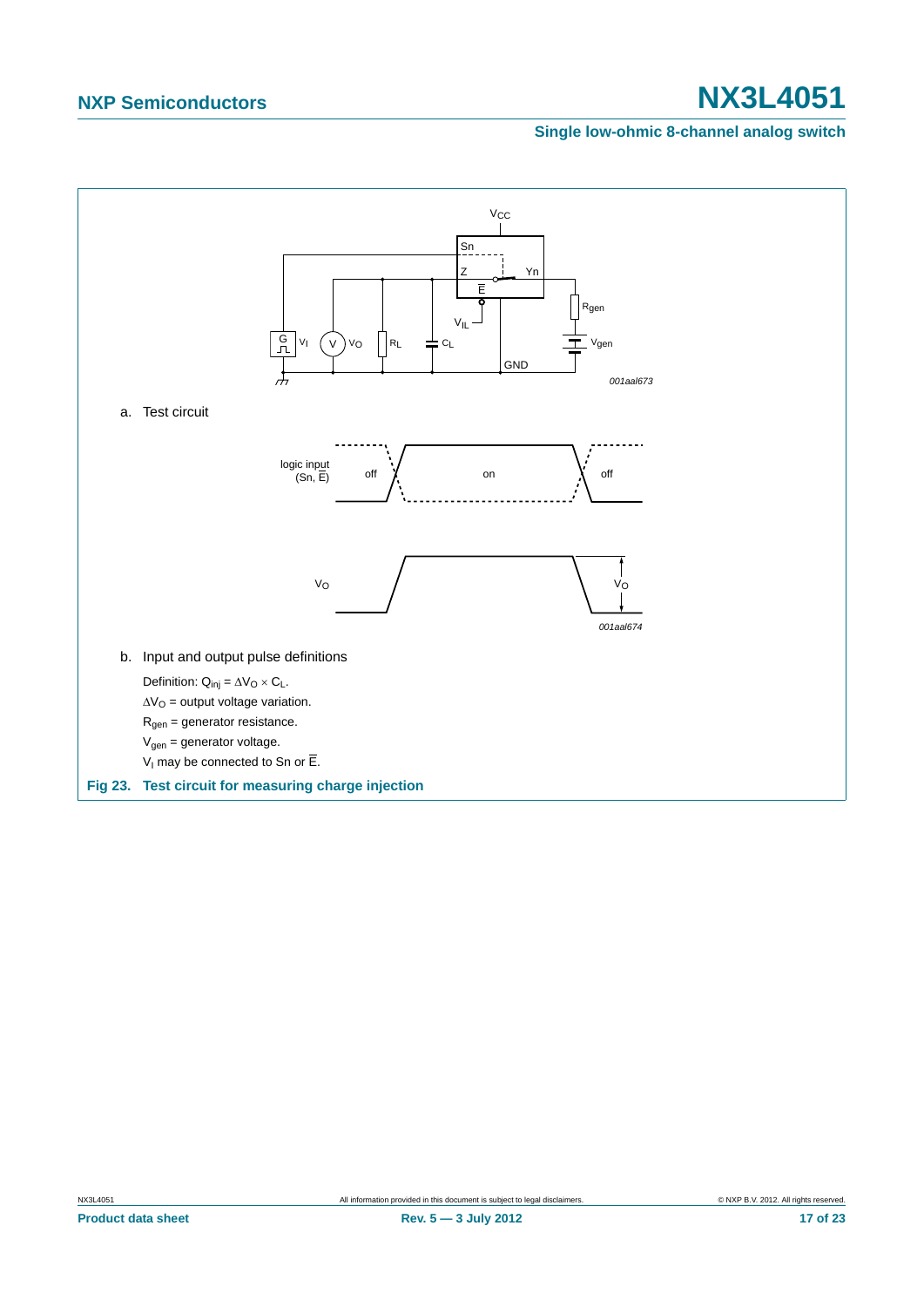#### **Single low-ohmic 8-channel analog switch**

# <span id="page-17-0"></span>**13. Package outline**



#### **Fig 24. Package outline SOT1039-2 (HXQFN16)**

NX3L4051 All information provided in this document is subject to legal disclaimers. © NXP B.V. 2012. All rights reserved.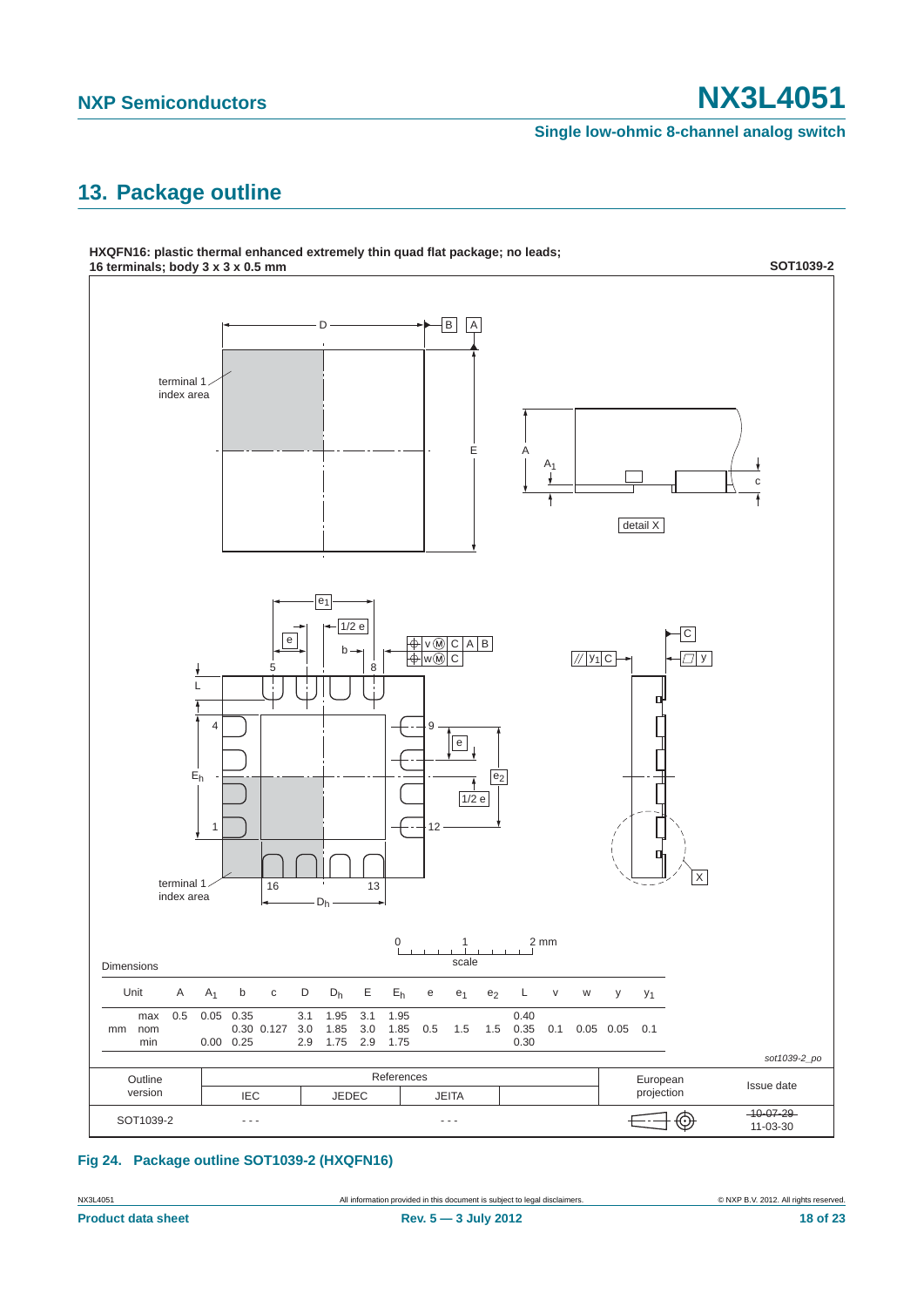**Single low-ohmic 8-channel analog switch**



#### **Fig 25. Package outline SOT403-1 (TSSOP16)**

NX3L4051 **All information provided in this document is subject to legal disclaimers.** © NXP B.V. 2012. All rights reserved.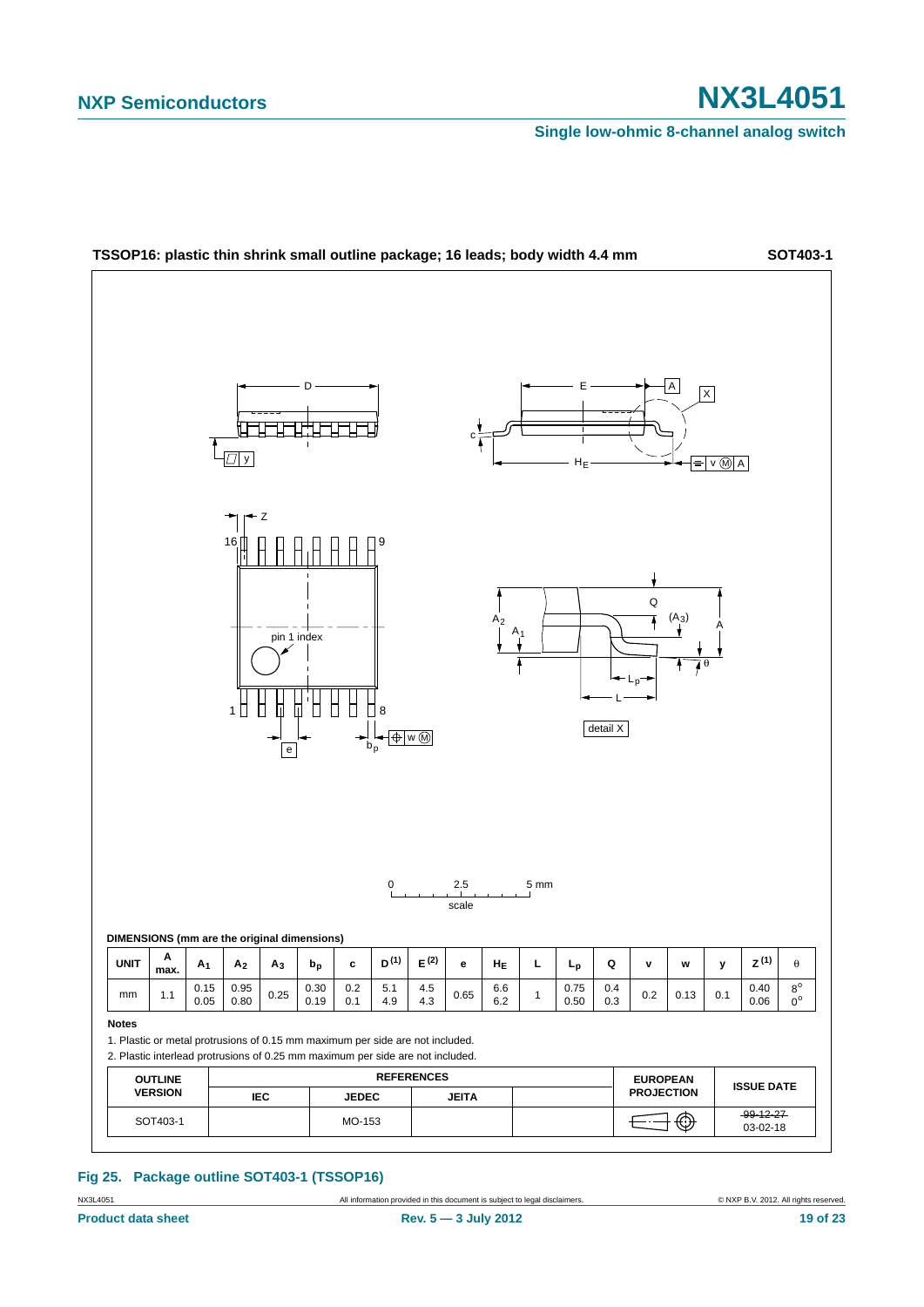# <span id="page-19-0"></span>**14. Abbreviations**

|             | <b>Table 13. Abbreviations</b>          |  |  |  |
|-------------|-----------------------------------------|--|--|--|
| Acronym     | <b>Description</b>                      |  |  |  |
| <b>CDM</b>  | <b>Charged Device Model</b>             |  |  |  |
| <b>CMOS</b> | Complementary Metal-Oxide Semiconductor |  |  |  |
| <b>ESD</b>  | ElectroStatic Discharge                 |  |  |  |
| <b>HBM</b>  | Human Body Model                        |  |  |  |
| MМ          | Machine Model                           |  |  |  |
| <b>PDA</b>  | Personal Digital Assistant              |  |  |  |
|             |                                         |  |  |  |

# <span id="page-19-1"></span>**15. Revision history**

| Table 14. Revision history |                                   |                                                                     |                          |                   |  |
|----------------------------|-----------------------------------|---------------------------------------------------------------------|--------------------------|-------------------|--|
| Document ID                | Release date                      | Data sheet status                                                   | <b>Change notice</b>     | <b>Supersedes</b> |  |
| NX3L4051 v.5               | 20120703                          | Product data sheet                                                  | ۰                        | NX3L4051 v.4      |  |
| Modifications:             |                                   | • For type number NX3L4051HR the sot code has changed to SOT1039-2. |                          |                   |  |
| NX3L4051 v.4               | 20111107                          | Product data sheet                                                  | $\overline{\phantom{0}}$ | NX3L4051 v.3      |  |
| Modifications:             | Legal pages updated.<br>$\bullet$ |                                                                     |                          |                   |  |
| NX3L4051 v.3               | 20101222                          | Product data sheet                                                  | ٠                        | NX3L4051 v.2      |  |
| NX3L4051 v.2               | 20100812                          | Product data sheet                                                  | ٠                        | NX3L4051 v.1      |  |
| NX3L4051 v.1               | 20100415                          | Product data sheet                                                  | $\overline{\phantom{0}}$ | -                 |  |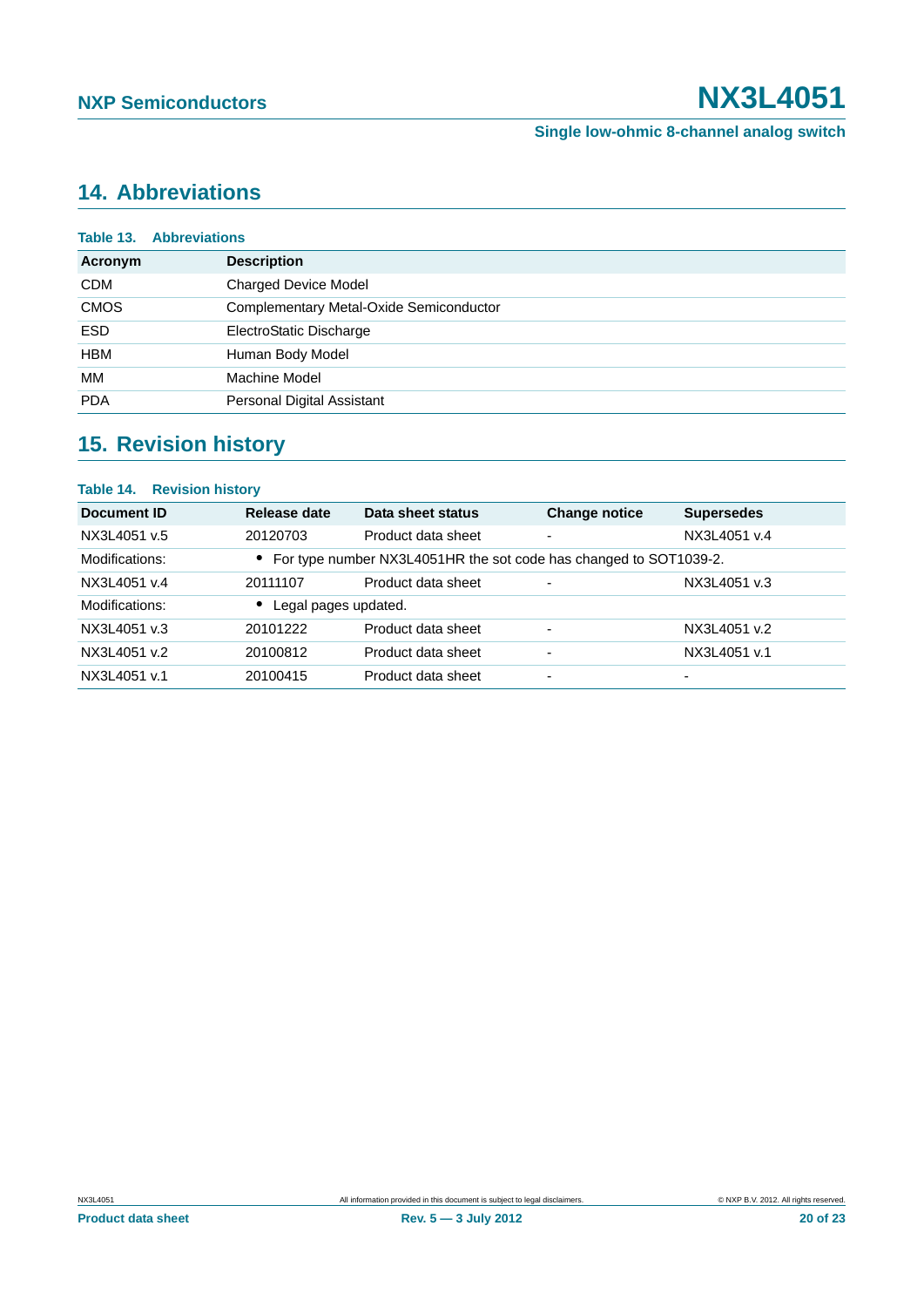## <span id="page-20-0"></span>**16. Legal information**

### <span id="page-20-1"></span>**16.1 Data sheet status**

| Document status[1][2]          | <b>Product status</b> <sup>[3]</sup> | <b>Definition</b>                                                                     |
|--------------------------------|--------------------------------------|---------------------------------------------------------------------------------------|
| Objective [short] data sheet   | Development                          | This document contains data from the objective specification for product development. |
| Preliminary [short] data sheet | Qualification                        | This document contains data from the preliminary specification.                       |
| Product [short] data sheet     | Production                           | This document contains the product specification.                                     |

[1] Please consult the most recently issued document before initiating or completing a design.

[2] The term 'short data sheet' is explained in section "Definitions".

[3] The product status of device(s) described in this document may have changed since this document was published and may differ in case of multiple devices. The latest product status<br>information is available on the Intern

### <span id="page-20-2"></span>**16.2 Definitions**

**Draft —** The document is a draft version only. The content is still under internal review and subject to formal approval, which may result in modifications or additions. NXP Semiconductors does not give any representations or warranties as to the accuracy or completeness of information included herein and shall have no liability for the consequences of use of such information.

**Short data sheet —** A short data sheet is an extract from a full data sheet with the same product type number(s) and title. A short data sheet is intended for quick reference only and should not be relied upon to contain detailed and full information. For detailed and full information see the relevant full data sheet, which is available on request via the local NXP Semiconductors sales office. In case of any inconsistency or conflict with the short data sheet, the full data sheet shall prevail.

**Product specification —** The information and data provided in a Product data sheet shall define the specification of the product as agreed between NXP Semiconductors and its customer, unless NXP Semiconductors and customer have explicitly agreed otherwise in writing. In no event however, shall an agreement be valid in which the NXP Semiconductors product is deemed to offer functions and qualities beyond those described in the Product data sheet.

### <span id="page-20-3"></span>**16.3 Disclaimers**

**Limited warranty and liability —** Information in this document is believed to be accurate and reliable. However, NXP Semiconductors does not give any representations or warranties, expressed or implied, as to the accuracy or completeness of such information and shall have no liability for the consequences of use of such information. NXP Semiconductors takes no responsibility for the content in this document if provided by an information source outside of NXP Semiconductors.

In no event shall NXP Semiconductors be liable for any indirect, incidental, punitive, special or consequential damages (including - without limitation - lost profits, lost savings, business interruption, costs related to the removal or replacement of any products or rework charges) whether or not such damages are based on tort (including negligence), warranty, breach of contract or any other legal theory.

Notwithstanding any damages that customer might incur for any reason whatsoever, NXP Semiconductors' aggregate and cumulative liability towards customer for the products described herein shall be limited in accordance with the *Terms and conditions of commercial sale* of NXP Semiconductors.

**Right to make changes —** NXP Semiconductors reserves the right to make changes to information published in this document, including without limitation specifications and product descriptions, at any time and without notice. This document supersedes and replaces all information supplied prior to the publication hereof.

**Suitability for use —** NXP Semiconductors products are not designed, authorized or warranted to be suitable for use in life support, life-critical or safety-critical systems or equipment, nor in applications where failure or malfunction of an NXP Semiconductors product can reasonably be expected to result in personal injury, death or severe property or environmental damage. NXP Semiconductors and its suppliers accept no liability for inclusion and/or use of NXP Semiconductors products in such equipment or applications and therefore such inclusion and/or use is at the customer's own risk.

**Applications —** Applications that are described herein for any of these products are for illustrative purposes only. NXP Semiconductors makes no representation or warranty that such applications will be suitable for the specified use without further testing or modification.

Customers are responsible for the design and operation of their applications and products using NXP Semiconductors products, and NXP Semiconductors accepts no liability for any assistance with applications or customer product design. It is customer's sole responsibility to determine whether the NXP Semiconductors product is suitable and fit for the customer's applications and products planned, as well as for the planned application and use of customer's third party customer(s). Customers should provide appropriate design and operating safeguards to minimize the risks associated with their applications and products.

NXP Semiconductors does not accept any liability related to any default. damage, costs or problem which is based on any weakness or default in the customer's applications or products, or the application or use by customer's third party customer(s). Customer is responsible for doing all necessary testing for the customer's applications and products using NXP Semiconductors products in order to avoid a default of the applications and the products or of the application or use by customer's third party customer(s). NXP does not accept any liability in this respect.

**Limiting values —** Stress above one or more limiting values (as defined in the Absolute Maximum Ratings System of IEC 60134) will cause permanent damage to the device. Limiting values are stress ratings only and (proper) operation of the device at these or any other conditions above those given in the Recommended operating conditions section (if present) or the Characteristics sections of this document is not warranted. Constant or repeated exposure to limiting values will permanently and irreversibly affect the quality and reliability of the device.

**Terms and conditions of commercial sale —** NXP Semiconductors products are sold subject to the general terms and conditions of commercial sale, as published at<http://www.nxp.com/profile/terms>, unless otherwise agreed in a valid written individual agreement. In case an individual agreement is concluded only the terms and conditions of the respective agreement shall apply. NXP Semiconductors hereby expressly objects to applying the customer's general terms and conditions with regard to the purchase of NXP Semiconductors products by customer.

**No offer to sell or license —** Nothing in this document may be interpreted or construed as an offer to sell products that is open for acceptance or the grant, conveyance or implication of any license under any copyrights, patents or other industrial or intellectual property rights.

NX3L4051 All information provided in this document is subject to legal disclaimers. © NXP B.V. 2012. All rights reserved.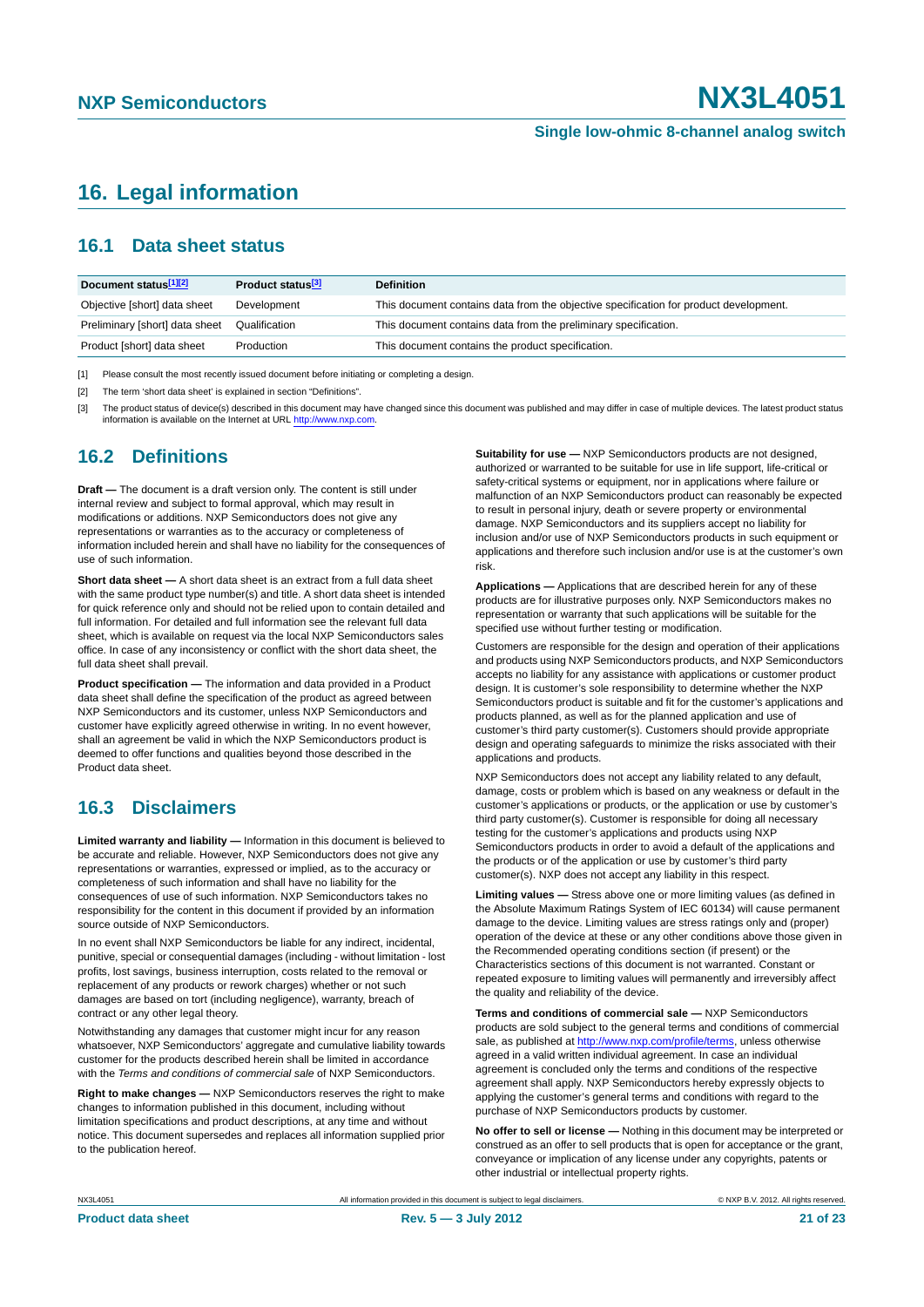#### **Single low-ohmic 8-channel analog switch**

**Export control —** This document as well as the item(s) described herein may be subject to export control regulations. Export might require a prior authorization from competent authorities.

**Non-automotive qualified products —** Unless this data sheet expressly states that this specific NXP Semiconductors product is automotive qualified, the product is not suitable for automotive use. It is neither qualified nor tested in accordance with automotive testing or application requirements. NXP Semiconductors accepts no liability for inclusion and/or use of non-automotive qualified products in automotive equipment or applications.

In the event that customer uses the product for design-in and use in automotive applications to automotive specifications and standards, customer (a) shall use the product without NXP Semiconductors' warranty of the product for such automotive applications, use and specifications, and (b) whenever customer uses the product for automotive applications beyond

NXP Semiconductors' specifications such use shall be solely at customer's own risk, and (c) customer fully indemnifies NXP Semiconductors for any liability, damages or failed product claims resulting from customer design and use of the product for automotive applications beyond NXP Semiconductors' standard warranty and NXP Semiconductors' product specifications.

**Translations —** A non-English (translated) version of a document is for reference only. The English version shall prevail in case of any discrepancy between the translated and English versions.

### <span id="page-21-0"></span>**16.4 Trademarks**

Notice: All referenced brands, product names, service names and trademarks are the property of their respective owners.

## <span id="page-21-1"></span>**17. Contact information**

For more information, please visit: **http://www.nxp.com**

For sales office addresses, please send an email to: **salesaddresses@nxp.com**